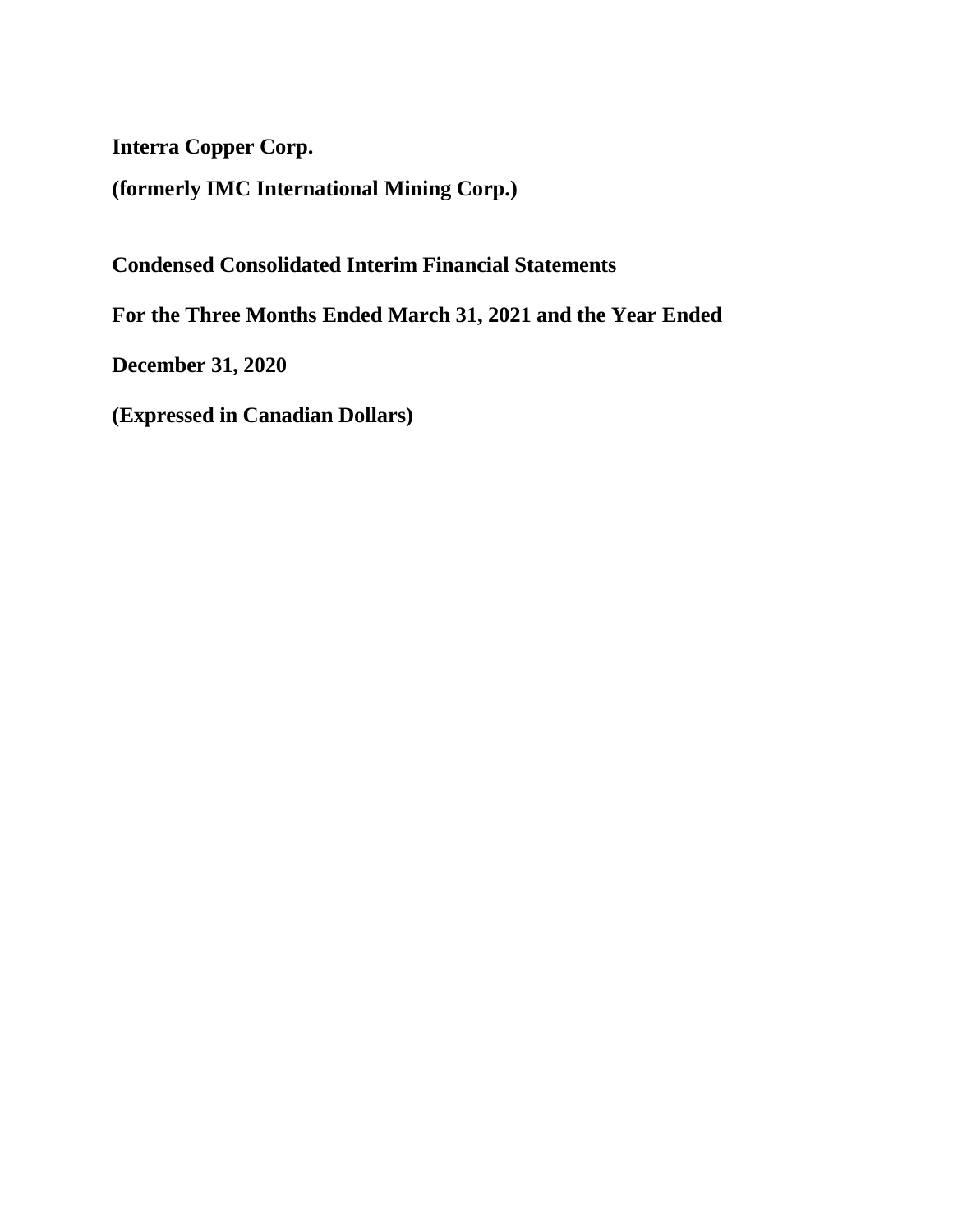# **Notice To Reader**

Under National Instrument 51-102, Part 4, subsection 4.3(3)(a), if an auditor has not performed a review of the condensed consolidated interim financial statements, they must be accompanied by a notice indicating that the condensed consolidated interim financial statements have not been reviewed by an auditor.

The accompanying unaudited condensed consolidated interim financial statements of Interra Copper Corp. (formerly known as IMC International Mining Corp). (the "Company") have been prepared by and are the responsibility of management. These condensed consolidated interim financial statements for the three months ended March 31, 2021 have not been reviewed or audited by the Company's independent auditors. All amounts are stated in Canadian Dollars.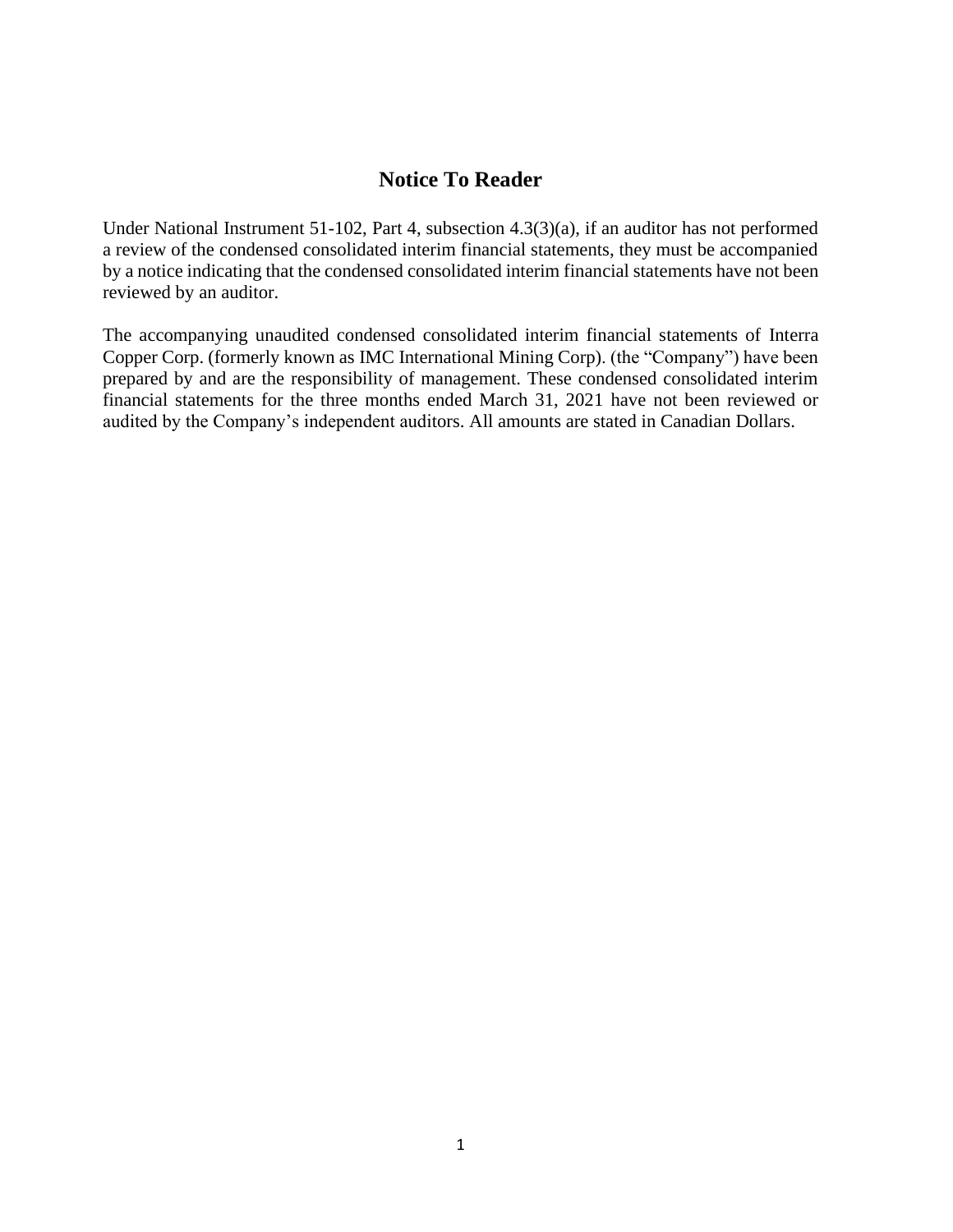|                                                  | Note | March 31,<br><b>2021</b> | <b>Audited</b><br>December 31,<br>2020 |
|--------------------------------------------------|------|--------------------------|----------------------------------------|
| <b>ASSETS</b>                                    |      |                          |                                        |
| <b>Current Assets</b>                            |      |                          |                                        |
| Cash                                             |      | \$<br>872,712            | \$<br>907,658                          |
| Amounts receivable (GST)                         |      | 74,191                   | 72,760                                 |
| Prepaid expenses                                 |      | 52,729                   | 182,729                                |
|                                                  |      | 999,632                  | 1,163,147                              |
| <b>Non-current Assets</b>                        |      |                          |                                        |
| Reclamation bond                                 |      | 10,000                   | 10,000                                 |
| Exploration and evaluation assets                | 5    | 3,811,640                | 3,804,195                              |
| <b>TOTAL ASSETS</b>                              |      | \$<br>4,821,272          | \$<br>4,977,342                        |
| <b>LIABILITIES</b><br><b>Current Liabilities</b> |      |                          |                                        |
| Accounts payable and accrued liabilities         |      | \$<br>47,814             | \$<br>13,914                           |
|                                                  |      |                          |                                        |
| <b>SHAREHOLDERS' EQUITY</b>                      |      |                          |                                        |
| Share capital                                    | 7    | 7,585,744                | 7,525,744                              |
| Subscriptions received                           |      | 65,000                   |                                        |
| Share - based payment reserve                    |      | 1,575,937                | 1,204,937                              |
| Accumulated deficit                              |      | (4,453,223)              | (3,767,254)                            |
| <b>Total equity</b>                              |      | 4,773,458                | 4,963,428                              |
| TOTAL LIABILITIES AND SHAREHOLDERS' EQUITY       |      | \$<br>4,821,272          | \$<br>4,977,342                        |

Nature of operations and going concern - Note 1 and Note 2 Subsequent events – Note 12

These consolidated financial statements were authorized for issue by the Board of Directors on May 31, 2021.

Approved on behalf of the Board of Directors:

*"Greg Hawkins",* Director *"Samir Patel",* Director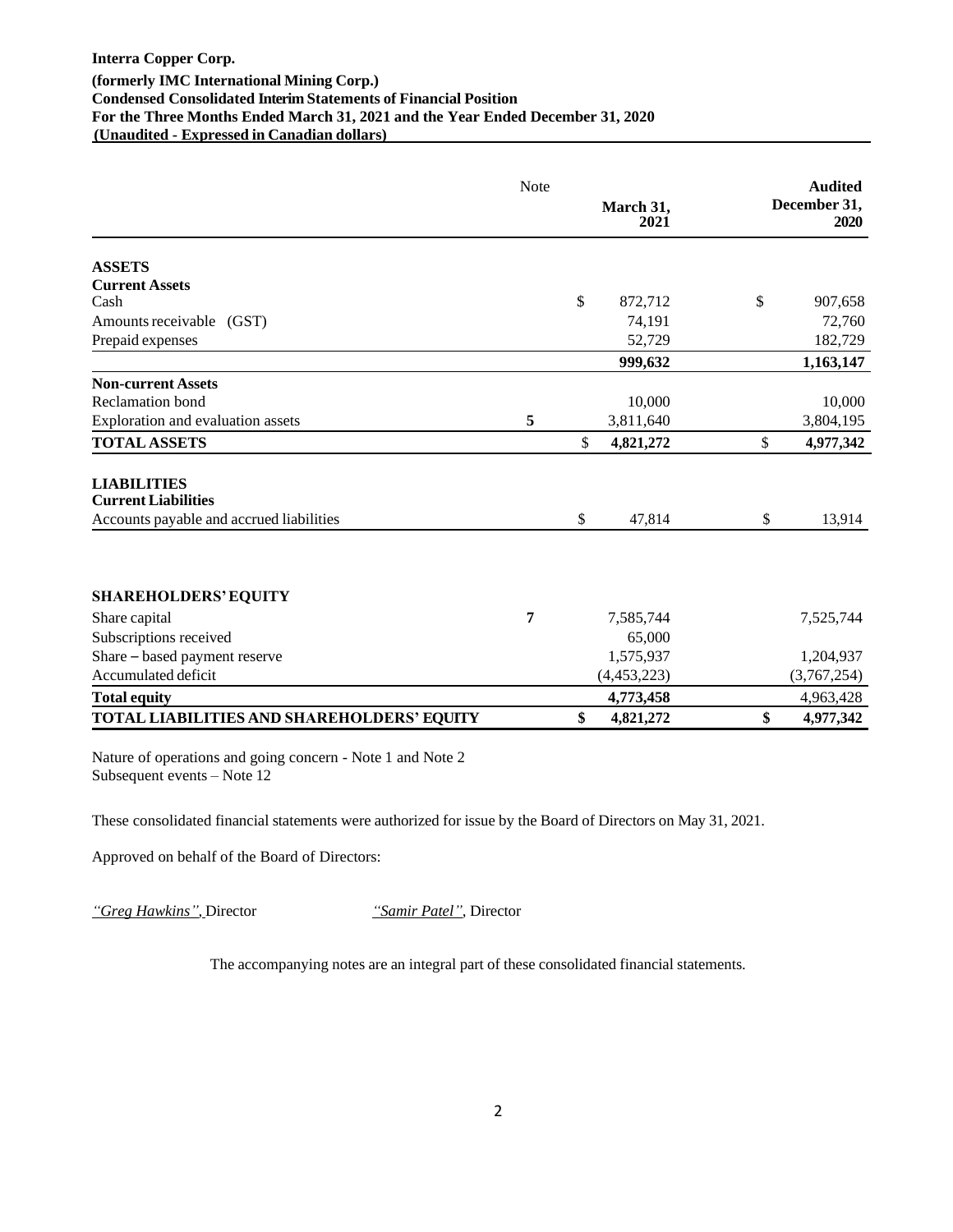|                                   | 3 Months<br><b>Ended</b><br>March 31,<br>2021 | 3 Months<br><b>Ended</b><br>March 31,<br>2020 |
|-----------------------------------|-----------------------------------------------|-----------------------------------------------|
| <b>EXPENSES</b>                   |                                               |                                               |
| Advertising and marketing         | \$<br>170,994                                 | \$<br>455,894                                 |
| Consulting                        |                                               | 22,296                                        |
| <b>Director Fees</b>              | 9,841                                         |                                               |
| Filing fees                       | 23,099                                        | 27,652                                        |
| Investor relations                | 12,000                                        |                                               |
| Office                            | 6,804                                         | 13,037                                        |
| Management fees                   | 52,500                                        | 37,000                                        |
| Professional fees                 | 39,747                                        | 38,340                                        |
| Share-based payments              | 371,000                                       |                                               |
| Travel                            |                                               |                                               |
| <b>TOTAL OPERATING EXPENSES</b>   | (685,985)                                     | \$<br>(594, 219)                              |
| <b>OTHER ITEM</b>                 |                                               |                                               |
| Interest income                   |                                               |                                               |
| Foreign exchange                  | 16                                            | (15, 125)                                     |
| NET AND COMPREHENSIVE LOSS        |                                               |                                               |
| <b>FOR THE PERIOD</b>             | \$<br>(685,969)                               | \$<br>(609, 344)                              |
| Loss per share, basic and diluted | \$<br>(0.01)                                  | \$<br>(0.02)                                  |
| Weighted average number of common |                                               |                                               |
| shares outstanding                | 47,596,771                                    | 28,567,584                                    |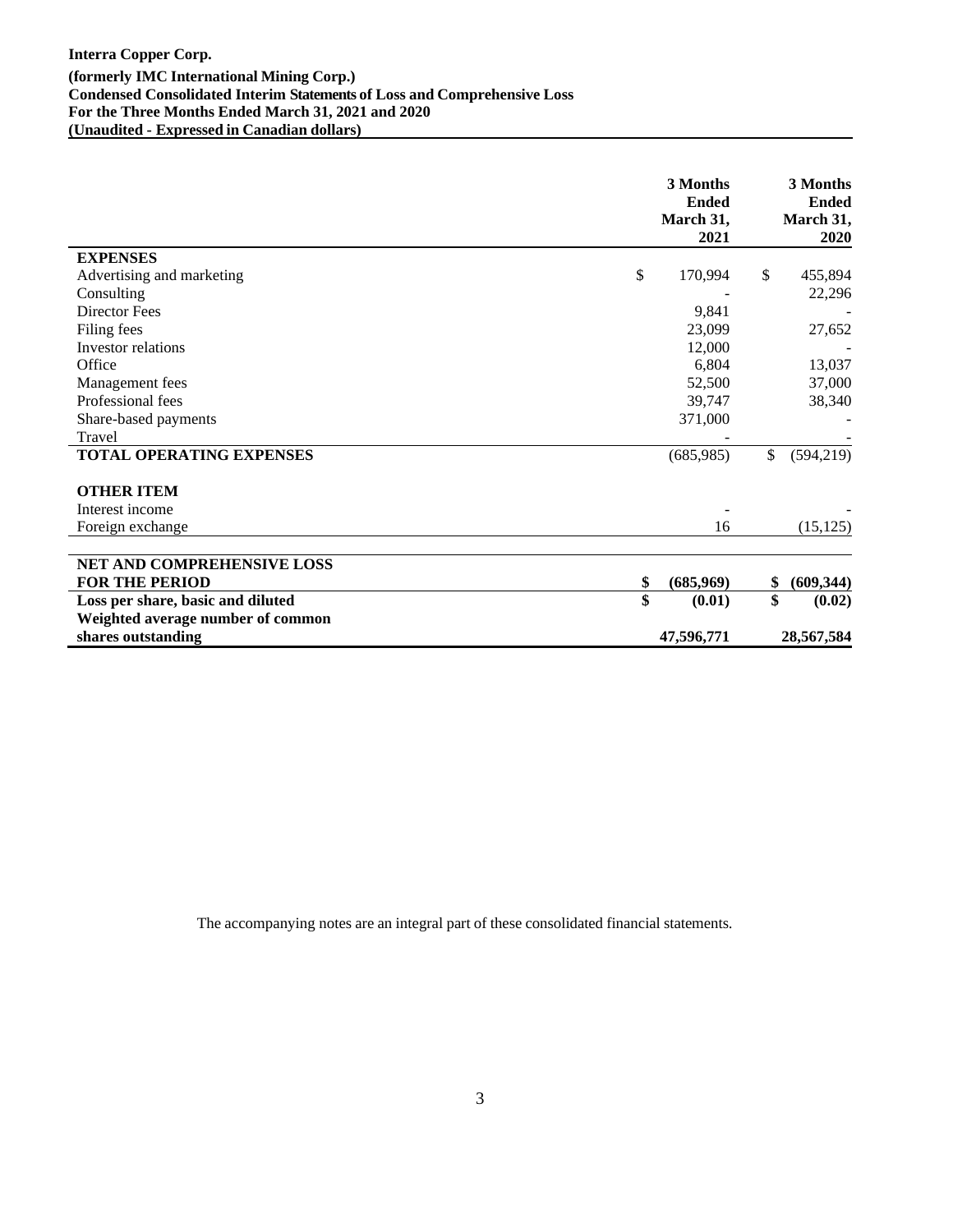|                                       | <b>Share Capital</b> |           | <b>Share – Based</b>                     |               | <b>Total</b>  |  |
|---------------------------------------|----------------------|-----------|------------------------------------------|---------------|---------------|--|
|                                       | <b>Number</b>        | Amount    | <b>Deficit</b><br><b>Payment Reserve</b> |               | <b>Equity</b> |  |
| Balance, December 31, 2019            | 27,205,392           | 1,016,820 | 290,250                                  | (654,310)     | 652,760       |  |
| Warrants exercised (Note 7.3)         | 14,476,922           | 787,308   |                                          |               | 787,308       |  |
| Options exercised (Note 7.4)          | 900,000              | 144,000   |                                          |               | 144,000       |  |
| Flow through shares issued (Note 7.2) | 3,733,334            | 1,260,000 |                                          | $\sim$        | 1,260,000     |  |
| Private placement (Note 7.2)          | 6,430,324            | 2,374,656 |                                          |               | 2,374,656     |  |
| Shares issued for Thane (Note 6)      | 5,463,158            | 2,595,000 |                                          |               | 2,595,000     |  |
| Share issuance cost                   |                      | (652,040) | 206,778                                  |               | (445, 262)    |  |
| Share based payments                  |                      |           | 707,909                                  |               | 707,909       |  |
| Net loss for the year                 |                      |           | $\overline{\phantom{a}}$                 | (3,112,943)   | (3, 112, 943) |  |
| Balance, December 31, 2020            | 58,209,130           | 7,525,744 | 1,204,937                                | (3,767,254)   | 4,963,428     |  |
|                                       |                      |           |                                          |               |               |  |
| Warrants exercised                    | 1,200,000            | 60,000    |                                          |               | 60,000        |  |
| Subscriptions received                |                      |           |                                          |               | 65,000        |  |
| Share-based payments                  |                      |           | 371,000                                  |               | 371,000       |  |
| Net loss for the year                 |                      |           |                                          | (685,969)     | (685,969)     |  |
| Balance, March 31, 2021               | 59,409,130           | 7,585,744 | 1,575,937                                | (4, 453, 224) | 4,773,458     |  |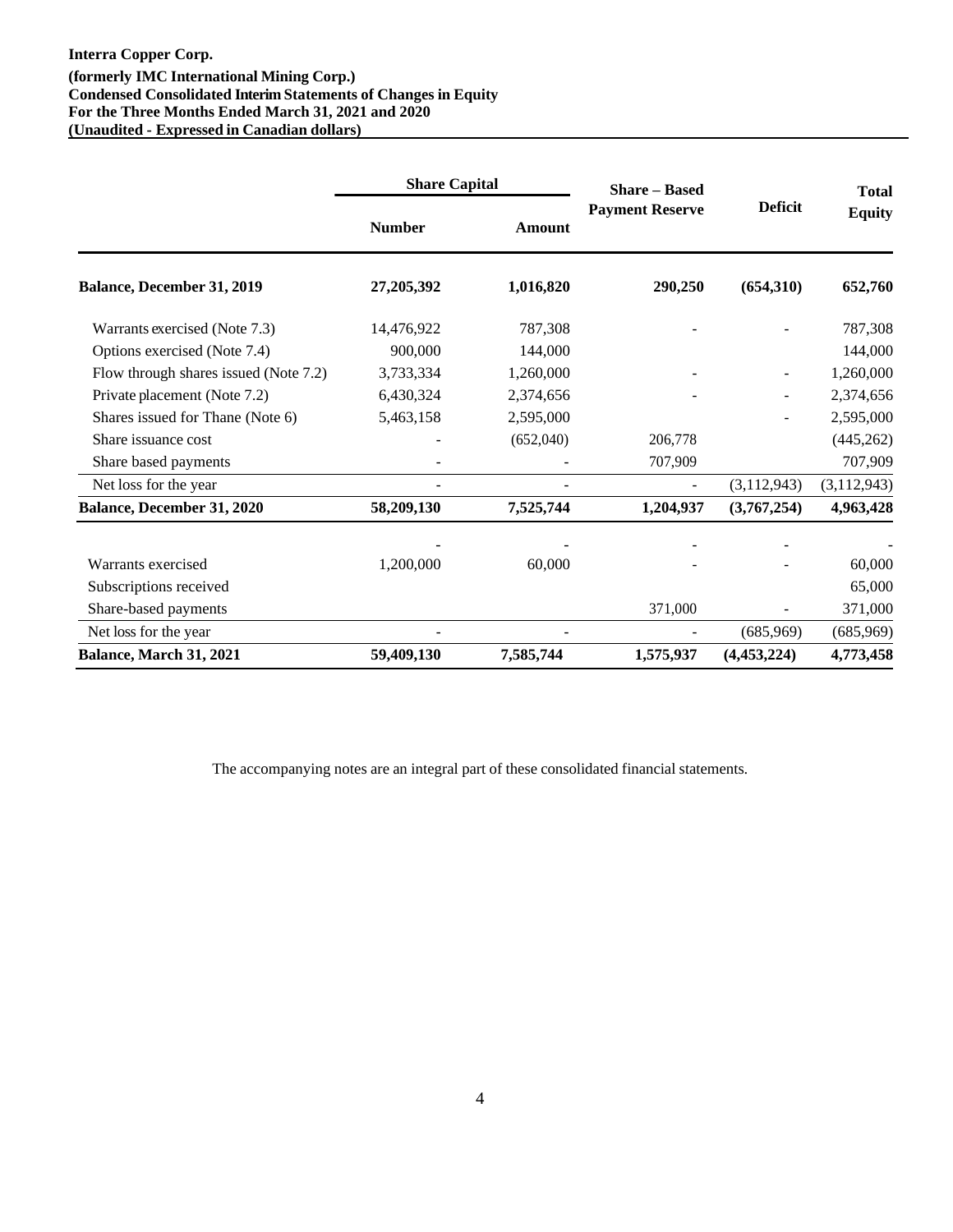|                                                    | March 31, 2021 |            | <b>March 31, 2020</b> |            |
|----------------------------------------------------|----------------|------------|-----------------------|------------|
| Cash flows from (used in) provided by:             |                |            |                       |            |
| <b>OPERATING ACTIVITIES:</b>                       |                |            |                       |            |
| <b>Net loss</b>                                    | \$             | (685,969)  | \$                    | (609, 344) |
| Items not involving cash                           |                |            |                       |            |
| Share-based payments                               |                | 371,000    |                       |            |
| Net changes in non-cash working capital items:     |                |            |                       |            |
| Amounts receivable                                 |                | (1, 432)   |                       | (4, 459)   |
| Prepaid expenses                                   |                | 130,000    |                       | (304, 952) |
| Accounts payable and accrued liabilities           |                | 33,900     |                       | 49,334     |
| Net cash flows from (used in) operating activities |                | (152, 501) |                       | (869, 421) |
| <b>INVESTING ACTIVITIES</b>                        |                |            |                       |            |
| Reclamation bond                                   |                |            |                       |            |
| Exploration and evaluation assets                  |                | (7, 445)   |                       | (9,232)    |
| Net cash flows from (used in) investing activities |                | (7, 445)   |                       | (9, 232)   |
| <b>FINANCING ACTIVITIES</b>                        |                |            |                       |            |
| Issuance of common shares                          |                |            |                       | 745,250    |
| <b>Exercise of warrants</b>                        |                | 60,000     |                       | 21,000     |
| Subscriptions received                             |                | 65,000     |                       |            |
| Promissory note                                    |                |            |                       | 120,000    |
| <b>Cash flows from financing activities</b>        |                | 125,000    |                       | 886,250    |
|                                                    |                |            |                       |            |
| Change in cash                                     |                | (34, 946)  |                       | 7,597      |
| Cash, beginning of period                          |                | 907,658    |                       | 1,769      |
| Cash, end of the period                            |                | 872,712    | \$                    | 9,366      |

Supplemental cash-flow information – see Note 11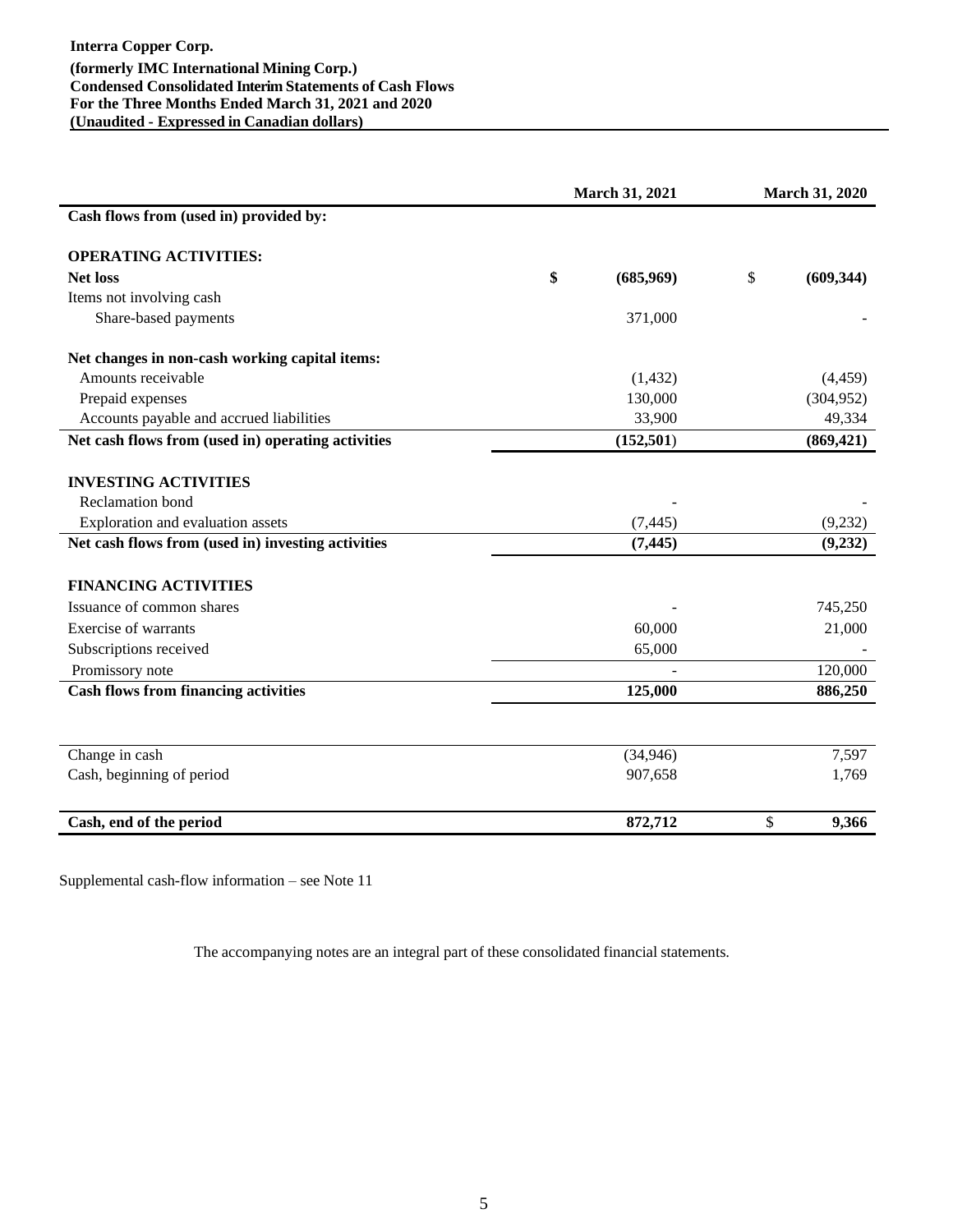# **(Expressed in Canadian dollars) 1. NATURE OF OPERATIONS**

Interra Copper Corp. (formerly known as IMC International Mining Inc.) (the "Company" or "Interra") was incorporated under the laws of British Columbia on August 30, 2018, for the purposes of a plan of arrangement ("Arrangement") with Chemesis International Inc. ("Chemesis").

On February 1, 2019, Chemesis transferred all of the issued and outstanding common shares of its wholly owned subsidiary, Canadian Mining of Arizona Inc. ("CMAI"), to Interra (formerly known as IMC) in exchange for 6,493,242 Interra (formerly known as IMC) common shares. Further, the Company granted 610,000 options at a weighted average exercise price of \$0.265 per option and 458,028 warrants at an exercise price of \$0.125.

After completion of the Arrangement, Interra (formerly known as IMC) owns 100% of CMAI along with the assets of the Bullard Pass Property. Interra (formerly known as IMC) intends to operate as a gold mineral exploration and development company and will continue to advance its Bullard Pass Property and seek other mining assets.

On January 2, 2020, the Company split its shares on a 2:1 basis. All common shares, warrants and options in these consolidated financial statements are stated post-split.

Interra's (formerly known as IMC's) registered and records office is Suite 2200, 885 West Georgia Street, Vancouver, British Columbia, V6C 3E8.

## **2. GOING CONCERN**

These financial statements have been prepared on the assumption that the Company will continue as a going concern, meaning it will continue in operation for the foreseeable future and will be able to realize its assets and discharge its liabilities in the ordinary course of operations. Different bases of measurement may be appropriate if the Company is not expected to continue operations for the foreseeable future.

As at March 31, 2021, the Company had working capital of \$ 951,818, accumulated deficit of \$4,453,224 and incurred net losses of \$ 685,969 and expects to incur further losses in the development of its business. To date the Company has not earned any revenue and is considered to be in the exploration stage. The Company's operations are funded from equity financings which are dependent upon many external factors and may be difficult to impossible to secure or raise when required. Although management considers that the Company has adequate resources to maintain its core operations and planned exploration programs on its existing exploration and evaluation assets for the next twelve months, the Company recognizes it will be required to obtain additional financing. While the Company has been successful in securing financings in the past there can be no assurance that it will be able to do so in the future.

There is material uncertainty about whether the Company will be able to obtain the required financing and complete or develop a business. This material uncertainty may cast significant doubt on the Company's ability to continue as a going concern. These financial statements do not give effect to adjustments that would be necessary to their reported carrying values and classifications of assets and liabilities should the Company be unable to continue as a going concern.

On March 11, 2020, the World Health Organization ("WHO") declared the outbreak of a novel coronavirus, identified as "COVID-19", as a global pandemic. In order to combat the spread of COVID-19 governments worldwide have enacted emergency measures including travel bans, legally enforced or self-imposed quarantine periods, social distancing and business and organization closures. These measures have caused material disruptions to businesses, governments and other organizations resulting in an economic slowdown and increased volatility in national and global equity and commodity markets. The Company will continue to monitor the impact of the COVID-19 outbreak, the duration and impact which is unknown at this time, as is the efficacy of any intervention. It is not possible to reliably estimate the length and severity of these developments and the impact on the financial results and condition of the Company and its operations in future periods.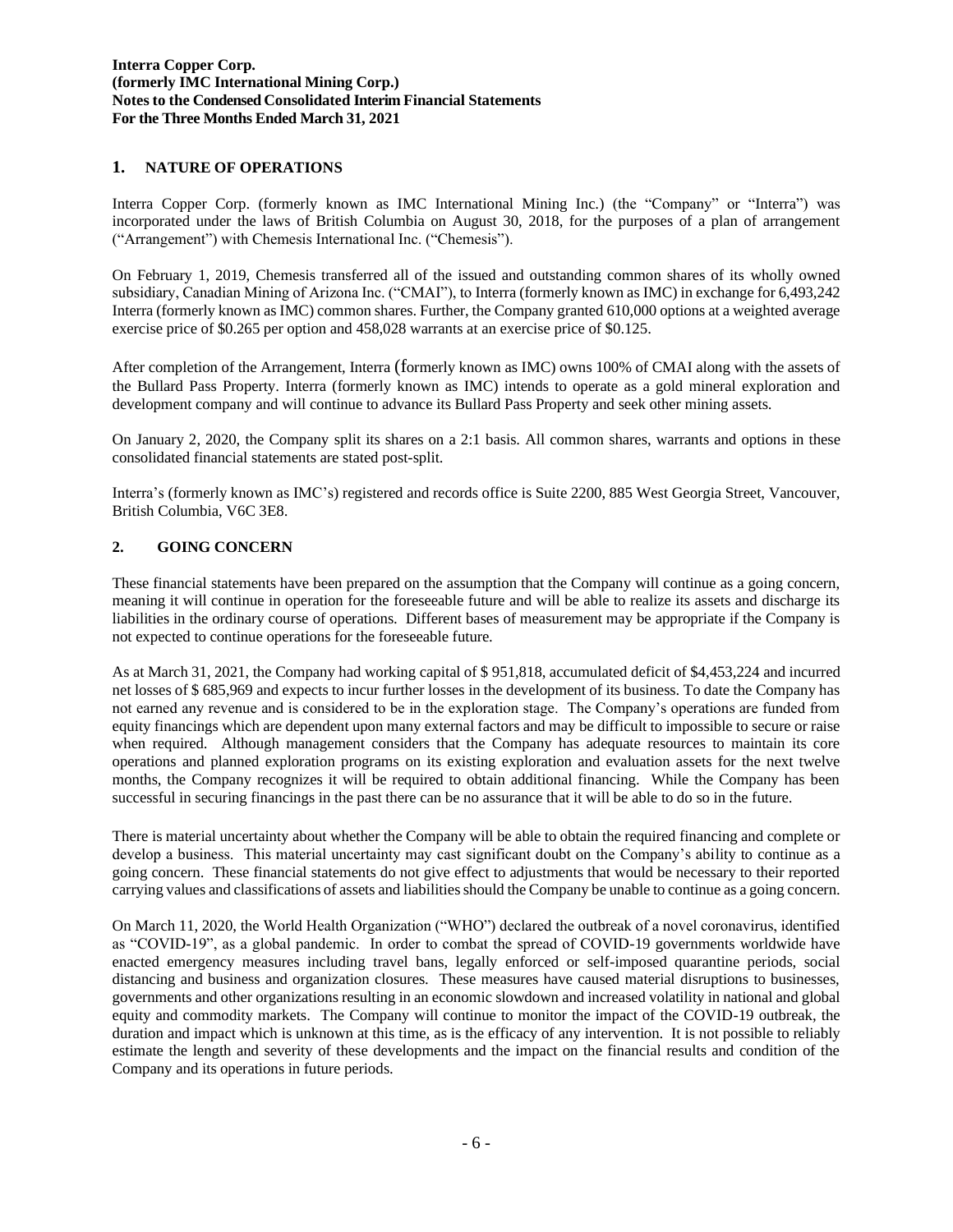# **(Expressed in Canadian dollars) 3. BASIS OF PRESENTATION**

## **3.1 Statement of Compliance**

These condensed interim consolidated financial statements have been prepared on a historical cost basis. In addition, these consolidated financial statements have been prepared using the accrual basis of accounting, except for cash flow information. The accounting policies below have been applied to all periods presented in these consolidated financial statements and are based on International Financial Reporting Standards ("IFRS") as issued by the International Accounting Standards Board ("IASB") and Interpretations of the International Financial Reporting Interpretation Committee ("IFRIC").

## **3.2 Basis of Measurement**

These condensed interim consolidated financial statements include the accounts of the Company and its wholly-owned subsidiaries (collectively, the "Company") have been prepared using the measurement basis specified by IFRS for each type of asset, liability, revenue and expense. Certain items are stated at fair value. In addition, these consolidated financial statements have been prepared using accrual basis of accounting except for cash flow information. All monetary references expressed in these notes are references to Canadian dollar amounts (\$). These consolidated financial statements are presented in Canadian dollars, which is the functional currency of the Company.

## **3.3 Basis of Consolidation**

These condensed interim consolidated financial statements include the accounts of the Company and its wholly-owned subsidiary (collectively, the "Company"). Subsidiaries are all entities over which the Company is able, directly or indirectly, to control financial and operating policies, which is the authority usually connected with holding majority rights. Subsidiaries are fully consolidated from the date on which control is acquired by the Company. Subsidiaries are de-consolidated from the date that control by the Company ceases. Intercompany balances and transactions are eliminated upon consolidation. The following companies have been consolidated within these consolidated financial statements:

| <b>Entity</b>                   | Country of<br>Incorporation | Holding        | <b>Functional</b><br>Currency |
|---------------------------------|-----------------------------|----------------|-------------------------------|
| Interra Copper Corp             | Canada                      | Parent Company | Canadian Dollar               |
| (Formerly known as IMC          |                             |                |                               |
| International Mining Corp.      |                             |                |                               |
| Thane Minerals Inc.             | Canada                      | 100%           | Canadian Dollar               |
| Canadian Mining of Arizona Inc. | US                          | 100%           | Canadian Dollar               |

## **3.4 Significant Judgements, Estimates & Assumptions**

The preparation of the Company's condensed interim consolidated financial statements in conformity with IFRS requires management to make judgments, estimates and assumptions that affect the reported amounts of assets and liabilities and disclosures of contingent assets and liabilities at the date of the consolidated financial statements and the reported amounts of revenues and expenses during the reporting period. Estimates and assumptions are continually evaluated and are based on management's experience and other factors, including expectations of future events that are believed to be reasonable under the circumstances. Actual results could differ from these estimates.

## **Critical Accounting Judgments**

The assumption that the Company will be able to continue as a going concern is subject to critical judgments by management with respect to assumptions surrounding the short and long-term operating budget, expected profitability, investing and financing activities and management's strategic planning. Should those judgments prove to be inaccurate, management's continued use of the going concern assumption could be inappropriate.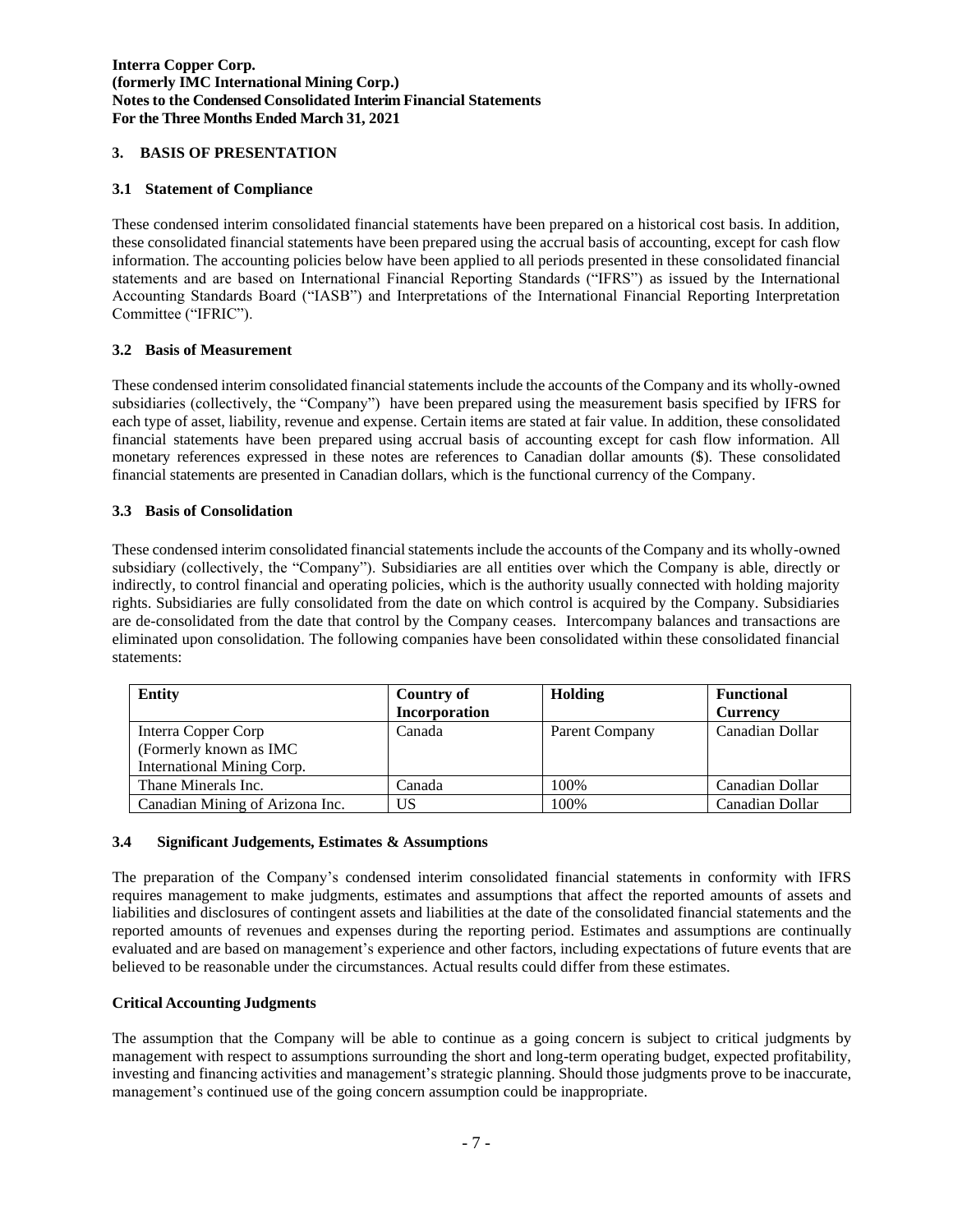## **(Expressed in Canadian dollars) 3. BASIS OF PRESENTATION (CONTINUED)**

#### *Functional currency*

Determination of an entity's functional currency involves judgment taking into account the transactions, events, and conditions relevant to the entity. Determination of functional currency involves evaluating evidence about the primary economic environment in which the entity operations and is re-evaluated when facts and circumstances indicate that conditions have changed.

#### *Going concern*

The assessment of the Company's ongoing viability as an operating entity and determination of the related disclosures require significant judgment.

#### *Impairment of exploration and evaluation assets*

The Company is required to make significant judgments regarding the capitalization of the costs incurred in respect to its exploration and evaluation assets. The Company is also required to make significant judgments on the ongoing feasibility of mineral exploration, and whetherthere are indicatorsthat the development of a specific area is unlikely, and exploration and evaluation assets should be impaired.

#### *Completeness of reclamation liabilities*

Management determines the future costs the Company will incur to complete the rehabilitation work that is required to comply with existing laws, regulations and agreements in place at each exploration site. Actual costs incurred may differ from those amounts estimated. Future changes to environmental laws and regulations could increase the extent of rehabilitation work required by the Company. Management determined at the date of the statement of financial position that no material rehabilitation provisions were required under IAS 37, Provisions, Contingent Liabilities, and Contingent Assets.

#### **Critical Accounting Estimates**

#### *Income Taxes*

The determination of income tax is inherently complex and requires making certain estimates and assumptions about future events. While income tax filings are subject to audits and reassessments, the Company has adequately provided for all income tax obligations. However, changes in facts and circumstances as a result of income tax audits, reassessments, jurisprudence and any new legislation may result in an increase or decrease in our provision for income taxes.

#### **4. SIGNIFICANT ACCOUNTING POLICIES**

With the exception of the recently adopted accounting policies below, these condensed interim consolidated financial statements have been prepared on the basis of accounting policies and methods of computation consistent with those applied in the Company's audited annual financial statement for the fiscal year ended December 31, 2020.

#### **4.1 Exploration and Evaluation Assets**

#### **(i) Pre-license costs:**

Costs incurred before the Company has obtained the legal right to explore are expensed as incurred.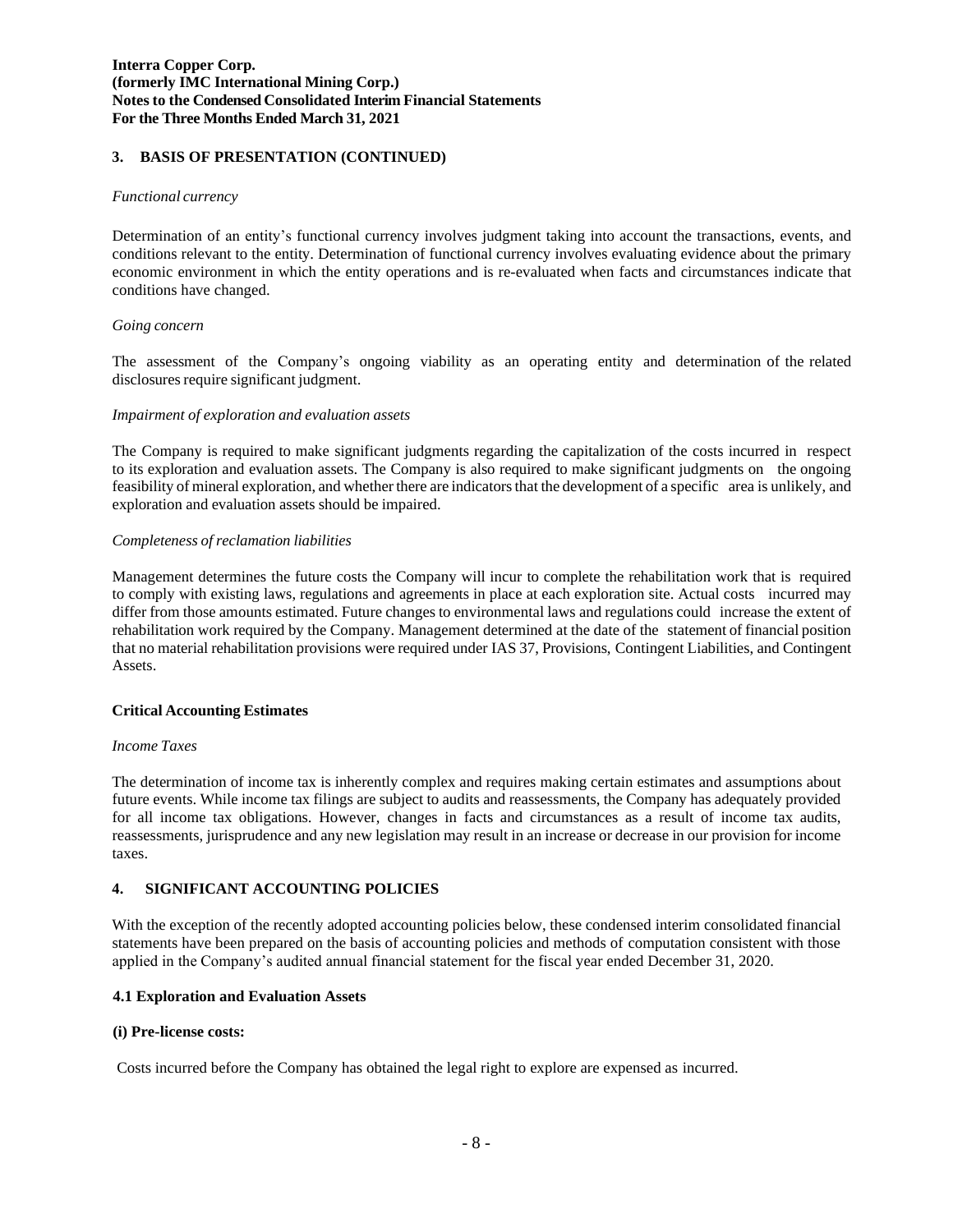## **(Expressed in Canadian dollars) 4. SIGNIFICANT ACCOUNTING POLICIES (CONTINUED)**

#### **(ii) Exploration and evaluation costs:**

Once the legal right to explore has been acquired, exploration and evaluation expenditures are capitalized as incurred, unless future economic benefit is not expected to be realized. The Company capitalizes, on a property by property basis, the costs of acquiring, maintaining its interest in, and exploring and evaluating mineral properties until such time as the lease expires, it is abandoned, sold or considered impaired in value. Indirect administrative costs are expensed as incurred. Exploration and evaluation properties are not depreciated during the exploration and evaluation stage.

Recovery of capitalized costs is dependent on successful development of economic mining operations or the disposition of the related mineral property.

Although the Company has taken steps to verify title to mineral properties in which it has an interest, these procedures do not guarantee the Company's title. Such properties may be subject to prior agreements or transfers, non-compliance with regulatory requirements or title may be affected by undetected defects.

#### **4.2 Decommissioning and Restoration**

The Company is subject to various governmental laws and regulations relating to the protection of the environment. The environmental regulations are continually changing and are generally becoming more restrictive.

Decommissioning and restoration obligations encompass legal, statutory, contractual or constructive obligations associated with the retirement of a long-lived tangible asset (for example, mine reclamation costs) that results from the acquisition, construction, development and/or normal operation of a long-lived asset. The retirement of a longlived asset is reflected by another-than temporary removal from service, including sale of the asset, abandonment or disposal in some other manner.

The fair value of a liability for decommissioning and restoration is recorded in the period in which the obligation first arises. The Company records the estimated present value of future cash flows associated with site closure and reclamation as a long-term liability and increases the carrying value of the related assets for that amount. Over time, the liability is increased to reflect an interest element in the estimated future cash flows (accretion expense) considered in the initial measurement of fair value. The capitalized cost is depreciated on either the unit-of-production basis or the straight-line basis, as appropriate.

The Company's estimates of its provision for decommissioning and restoration obligations could change as a result of changes in regulations, changes to the current market-based discount rate, the extent of environmental remediation required, and the means of reclamation or cost estimates. Changes in estimates are accounted for in the period in which these estimates are revised.

As at March 31, 2021 and December 31, 2020, the Company has determined that it does not have any decommissioning and restoration obligations related to current or former operations.

#### **4.3 Impairment of exploration and evaluation assets**

Management reviews the carrying values of its exploration and evaluation assets on an annual basis, or when an impairment indicator exists, to determine whether an impairment should be recognized. In making its assessment, management considers, among other things, exploration results to date and future exploration plans for a particular property. In addition, acquisition costs related to relinquished property rights are written off in the period of relinquishment. Capitalized acquisition costs in respect of the Company's exploration and evaluation assets may not be recoverable and there is a risk that these costs may be written down in future periods. Impairment is charged through profit and loss.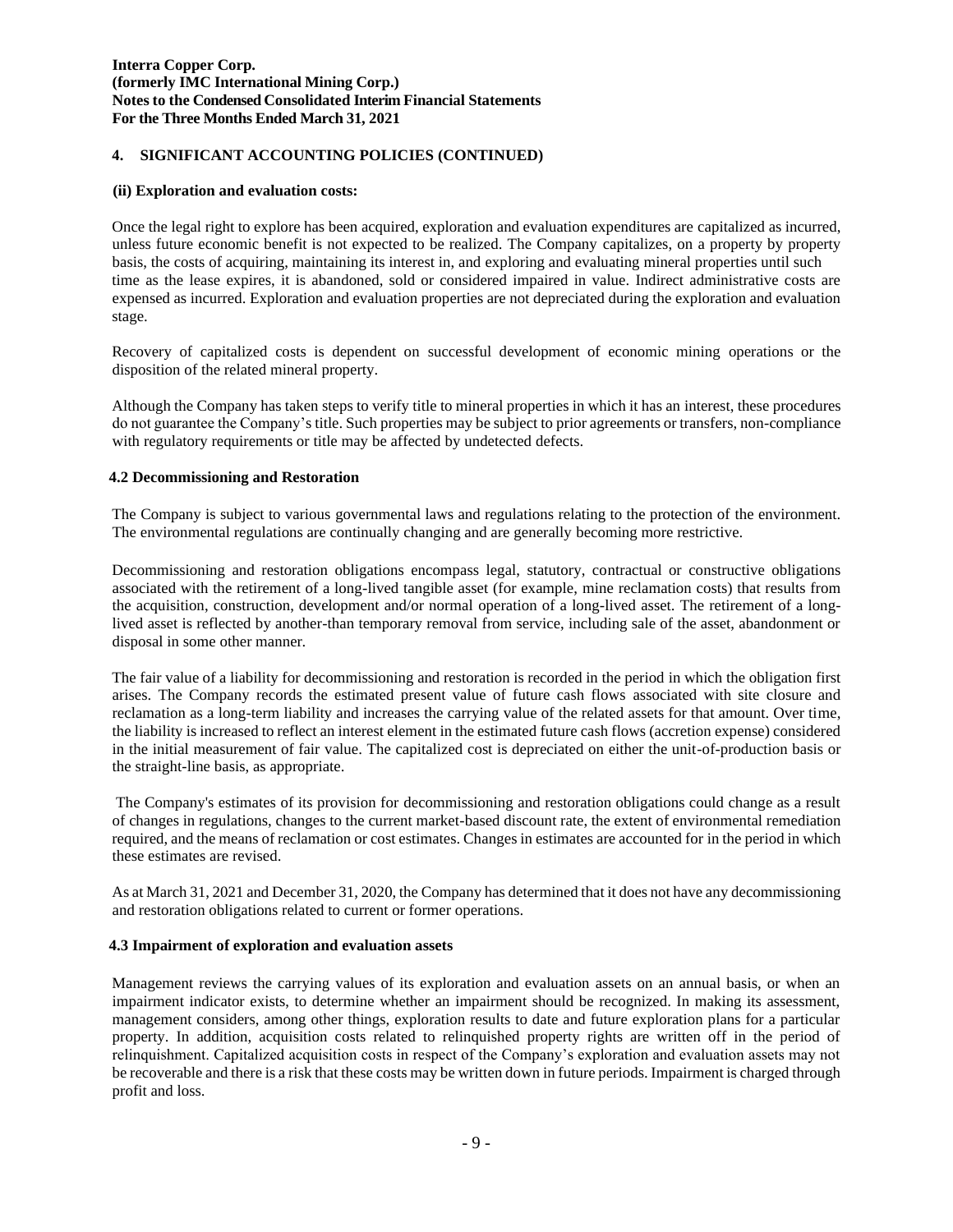## **(Expressed in Canadian dollars) SIGNIFICANT ACCOUNTING POLICIES (CONTINUED)**

The recoverability of amounts shown as exploration and evaluation assets is dependent upon the discovery of economically recoverable reserves, the Company's ability to obtain financing to develop the properties, and the ultimate realization of profits through future production or sale of the properties. Where an impairment loss subsequently reverses, the carrying amount of the asset (or cash generating unit) is increased to the revised estimate of its recoverable amount, but to an amount that does not exceed the carrying amount that would have been determined had no impairment loss been recognized for the asset (or cash-generating unit) in prior years. A reversal of an impairment loss is recognized immediately in profit or loss.

#### **4.4 Functional Currency**

The functional currency is the currency of the primary economic environment in which an entity operates and may differ from the currency in which the entity enters transactions. The functional currency of the Company and its subsidiaries is the Canadian dollar. The consolidated financial statements are presented in Canadian dollars.

Transactions in currencies other than the functional currency are translated to the functional currency at exchange rates prevailing on the dates of the transactions. Monetary assets and liabilities that are denominated in currencies other than the functional currency are translated to the functional currency using the exchange rate prevailing on the date of the statement of financial position, while non-monetary assets and liabilities are translated at historical rates. Exchange gains and losses arising from the translation of foreign currency-denominated transactions or balances are recorded as a component of net loss in the period in which they occur.

The results of operations and financial position of each subsidiary where the functional currency is different from the presentation currency are translated as follows: assets and liabilities for each statement of financial position presented are translated at the closing rate at the date of that statement of financial position; expenses are translated at exchange rates prevailing at the dates of the transactions, all resulting exchange differences are recognized in other comprehensive income.

#### **4.5 Accounting standards adopted during the period**

Certain new standards, interpretations and amendments to existing standards have been issued by the IASB or International Financial Reporting Interpretations Committee ("IFRIC") that are mandatory for accounting periods beginning after January 1, 2019, or later periods. New standards and updates, which are not applicable or are not consequential to the Company, have been excluded from the list below.

IFRS 16, Leases, specifies how an entity will recognize, measure, present and disclose leases. The standard provides a single lessee accounting model, requiring lessees to recognize assets and liabilities for all leases unless the lease term is 12 months or less or the underlying asset has a low value. Lessors continue to classify leases as operating or finance, with IFRS 16's approach to lessor accounting substantially unchanged from its predecessor, IAS 17 Leases. IFRS 16 is effective for years beginning after January 1, 2019. There was no impact on the Company's financial statements pursuant to adopting this standard.

## **5. EXPLORATION AND EVALUATION ASSETS**

|                |             | As at March 31, 2021 |           | <b>As December 31, 2020</b> |             |           |
|----------------|-------------|----------------------|-----------|-----------------------------|-------------|-----------|
|                |             | Deferred             |           |                             | Deferred    |           |
|                | Acquisition | Exploration          |           | Acquisition                 | Exploration |           |
|                | Costs       | Costs                | Total     | Costs                       | Costs       | Total     |
|                | S           | S                    | \$        |                             | S           | \$        |
| <b>Bullard</b> |             |                      |           |                             |             |           |
| Pass           | 74.435      | 243,161              | 317,596   | 74.435                      | 243,161     | 317,596   |
| Cathedral      | 2,674,728   | 819,317              | 3,494,044 | 2,674,728                   | 811,871     | 3,486,599 |
|                | 2,749,163   | 1,062,478            | 3,811,640 | 2,749,163                   | 1,055,032   | 3,804,195 |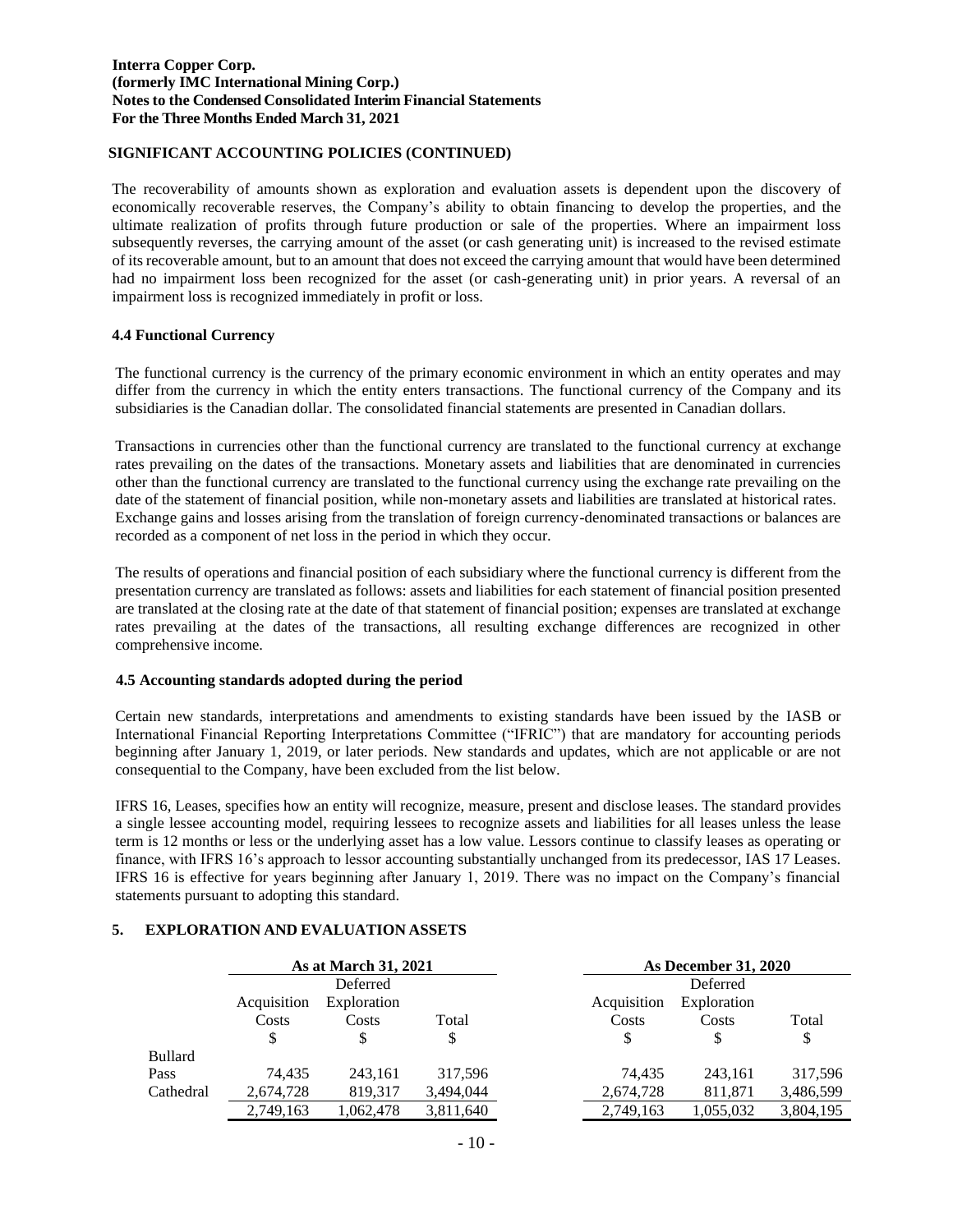# **(Expressed in Canadian dollars) 5. EXPLORATION AND EVALUATION ASSETS (CONTINUED)**

## a) Bullard Pass Project

The Company has 171 mineral claims in the vicinity of the Harcuvar and Harquahala Mountains, Yavapai County, Arizona, United States.

On February 1, 2019, the Company completed the spin out transaction to acquire the mineral property claims described above.

#### b) Cathedral Project

On March 19, 2020, the Company entered into a definitive agreement to acquire 100% of the issued and outstanding share capital of Thane Minerals Inc ("Thane")., which holds a 100% interest in the Cathedral property, located in north-central British Columbia. The Company completed the acquisition of Thane on March 31, 2020. See Note

|                                     | <b>Bullard Pass</b> | Cathedral | <b>Total</b> |
|-------------------------------------|---------------------|-----------|--------------|
|                                     | \$                  | \$        | \$           |
| <b>Balance at December 31, 2019</b> | 266,165             |           | 266,165      |
| <b>Exploration costs</b>            |                     |           |              |
| Prospecting                         | 13,923              | 811,871   | 825,794      |
|                                     | 13,923              | 811,871   | 825,794      |
| <b>Acquisition Costs</b>            |                     |           |              |
| Claim Registration                  | 37,508              |           | 37,508       |
|                                     | 37,508              |           | 37,508       |
| Acquisition of Thane                |                     | 2,674,728 | 2,674,728    |
|                                     |                     | 2,674,728 | 2,712,236    |
| <b>Balance at December 31, 2020</b> | 317,596             | 3,486,599 | 3,804,195    |
| <b>Exploration Costs</b>            |                     |           |              |
| Prospecting                         |                     | 7,445     | 7,445        |
|                                     | ٠                   | 7,445     | 7,445        |
| <b>Acquisition Costs</b>            |                     |           |              |
| Claim Registration                  |                     |           |              |
|                                     |                     |           |              |
| <b>Balance at March 31, 2021</b>    | 317,596             | 3,494,044 | 3,811,640    |

## **6. ACQUISITION OF THANE MINERALS INC.**

On March 31, 2020, the Company completed its acquisition of Thane Minerals Inc. ("Thane").

As consideration for the acquisition of 100% of the issued and outstanding Thane common shares, Interra (formerly known as IMC) agreed to issue to the current shareholders of Thane (the "Vendors") an aggregate of \$2,500,000 of common shares in the capital of Interra (formerly known as IMC) at a fair market value of \$0.475 per common share, representing 5,263,158 shares. The Purchased Shares are escrowed and released over a 36-month period (the "Purchased Shares").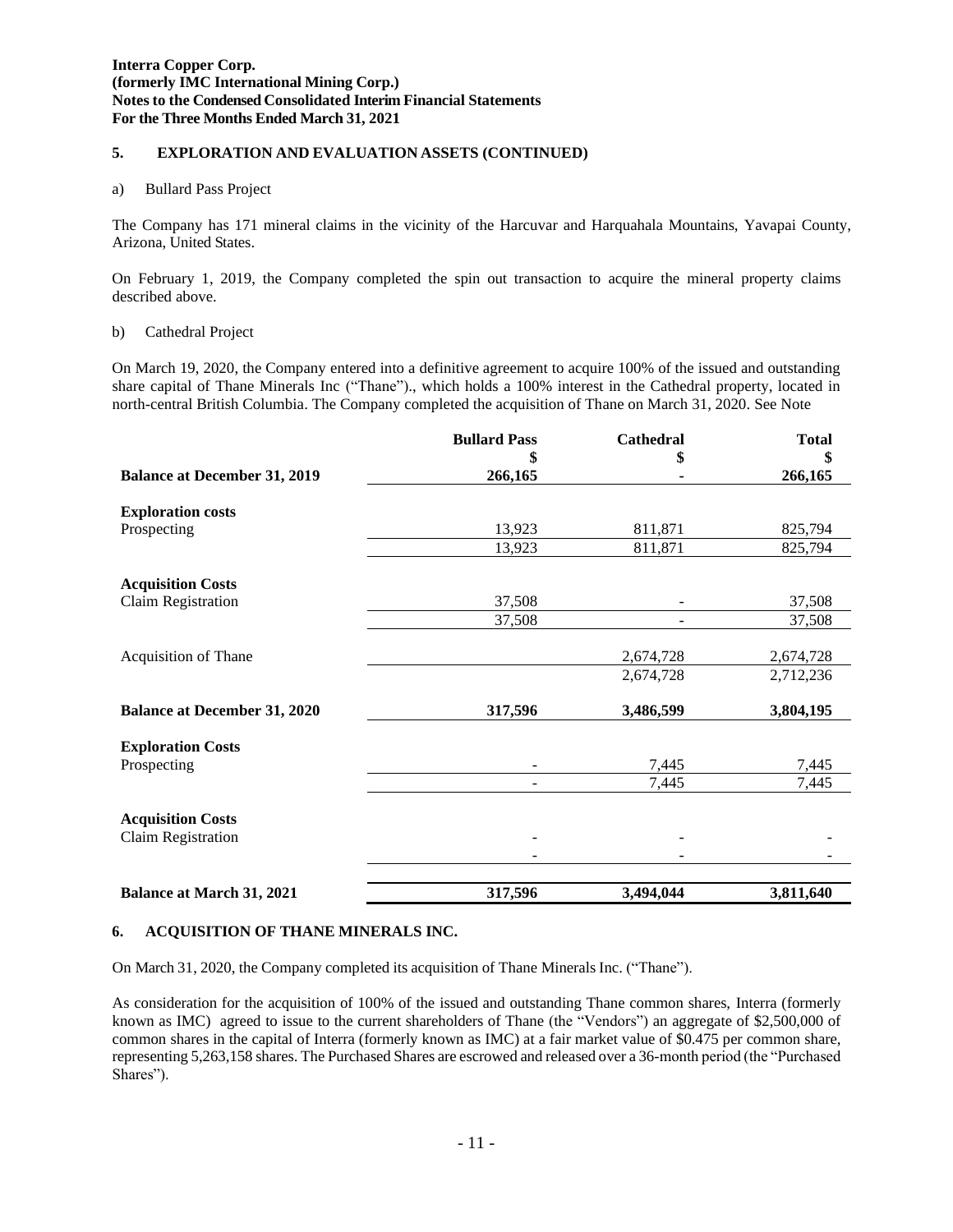# **(Expressed in Canadian dollars) 6. ACQUISITION OF THANE MINERALS INC. (CONTINUED)**

200,000 common shares were also issued at a fair market value of \$0.475 to a finder as compensation in connection with the transaction.

In addition to the foregoing, if through additional exploration programs, a resource calculation of at least 800,000,000lbs of copper-equivalent is determined by a National Instrument 43-101 compliant resource estimate to be indicated within the Cathedral Project area, then Interra (formerly known as IMC) will issue an additional aggregate of \$2-million worth of common shares (or cash in lieu) to the Vendors.

This transaction was accounted for as an asset acquisition in line with IFRS 3. The value of the shares issued over the value of Thane's shares was attributed to exploration and evaluation assets.

| <b>Cost of acquisition</b><br>Common shares issued: 5,463,158 common shares at a fair value of \$0.475 |                 |
|--------------------------------------------------------------------------------------------------------|-----------------|
| per share                                                                                              | \$<br>2,595,000 |
| Share issuance costs                                                                                   | \$<br>93,865    |
|                                                                                                        | \$<br>2,688,865 |
| Fair value of Net assets acquired                                                                      |                 |
| Cash                                                                                                   | \$<br>589       |
| Receivables                                                                                            | \$<br>7,198     |
| <b>Reclamation Bond</b>                                                                                | \$<br>10,000    |
| Exploration and evaluation assets                                                                      | \$<br>2,674,728 |
| Total assets                                                                                           | \$<br>2,692,515 |
|                                                                                                        |                 |
| Current liabilities                                                                                    | \$<br>(3,650)   |
| Net assets acquired                                                                                    | \$<br>2,688,865 |

• On February 8, 2021, the Company entered into a non-binding letter to intent to acquire an unproven mineral interest from two directors. The Company anticipates the purchase price will be \$50,000 and a 1% net smelter return royalty. The proposed acquisition is subject to negotiation of a definitive agreement and satisfaction or waiver of other conditions.

## **7. EQUITY**

## **7.1 Authorized Share Capital**

Unlimited number of common shares with no par value.

## **7.2 SharesIssued**

During the year ended December 31, 2020, the Company had the following share transactions:

i) On February 24, 2020, the Company issued 3,110,000 units at a price of \$0.25 per unit for total proceeds of \$777,500. Each unit consisted of one common share and one share purchase warrant entitling the holder to acquire one additional common share of the Company at a price of \$0.40 for a period of two years. In addition, 87,000 finder's warrants were issued at the same terms. Cash finders' fees of \$21,750 were paid.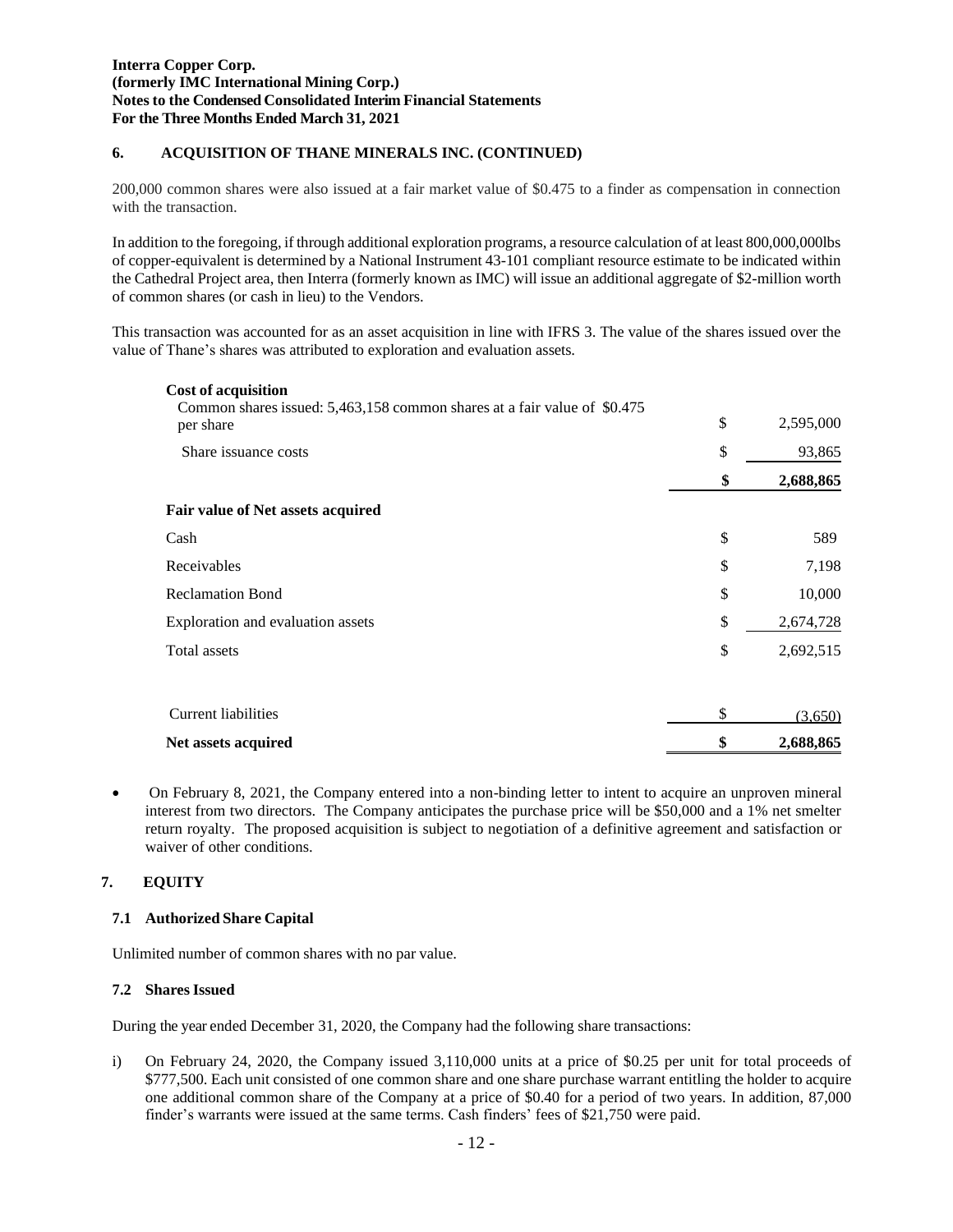## **(Expressed in Canadian dollars) 7. EQUITY (CONTINUED) 7.2 SharesIssued (Continued)**

- ii) On May 14, 2020, the Company closed a brokered private placement financing consisting of units and flowthrough shares as led by Gravitas Securities Inc. for total gross proceeds of \$1,768,720. The private placements consisted of:
	- a. 3,143,166 units of the Company at a price of \$0.48 per unit for gross proceeds of \$1,508,720; and
	- b. 400,000 common shares issued on a flow-through basis at a price of \$0.65 per flow-through share for gross proceeds of \$260,000 (the "Flow-Through Offering").
	- c. 177,158 shares were issued as compensation

Each Unit consists of one common share in the capital of the Company and one common share purchase warrant. Each warrant entitles the holder to purchase one additional common Share of the Company at an exercise price of \$0.60 for a period of two years from the date of issuance thereof. The warrants and the broker warrants are subject to accelerated expiry if the volume weighted average closing price of the common shares on the Canadian Securities Exchange is equal to or greater than \$0.88 for a period of ten consecutive trading days, in which case the Company will have the option, but not the obligation, to accelerate the expiry to 20 days from the date.

An amount equal to the gross proceeds from the Flow-Through Offering will be used for "Canadian exploration expenses" that will qualify as "flow-through mining expenditures" as defined in the Income Tax Act (Canada). The Company will renounce to the subscribers of the Flow-Through shares effective as of December 31, 2020, an amount of Canadian exploration expenses that will qualify as flow-through mining expenditures equal to the gross proceeds of the Flow-Through Offering. The Company intends to use the proceeds of the Offering for the Company's 2020 drilling program.

In connection with the Offering, the Company paid the Agent a cash fee of \$141,498. Additionally, the Company issued 251,453 broker unit warrants to the Agents. Each broker unit warrant entitles the holder to acquire one unit at any time for a period of two years from the date of issuance thereof at an exercise price of \$0.48 per broker unit warrant. Each broker unit consists of one common share and one share purchase warrant exercisable into an additional common share at an exercise price of \$0.60 per share for a period of two years.

The Company also issued 32,000 broker flow-through warrants to the agents. Each broker Flow- through warrant entitles the holder to acquire one common share of the Company at any time for a period of two years from the date of issuance thereof at an exercise price of \$0.70 per common share. The Company also paid the agents a corporate finance fee paid by the issuance of 20,000 common shares and 157,158 broker warrants at an exercise price of \$0.60 per common share for a period of two years.

iii) On July 17, 2020, the Company announced it had completed its non-brokered flow-through private placement offering previously announced on June 26, 2020, issuing an aggregate of 3,333,334 flow-through units of the Company at a price of \$0.30 per flow-through unit for gross proceeds of \$1,000,000. Each FT Unit will be comprised of one common share of the Company that qualifies as a "flow-through share" for the purposes of the Income Tax Act (Canada) and one-half of one common share purchase warrant (each whole common share purchase warrant, a "Warrant"). Each Warrant will entitle the holder to purchase one additional common share of the Company at a price of \$0.40 CDN at any time prior to the date that is twenty-four (24) months following the closing date of the Offering.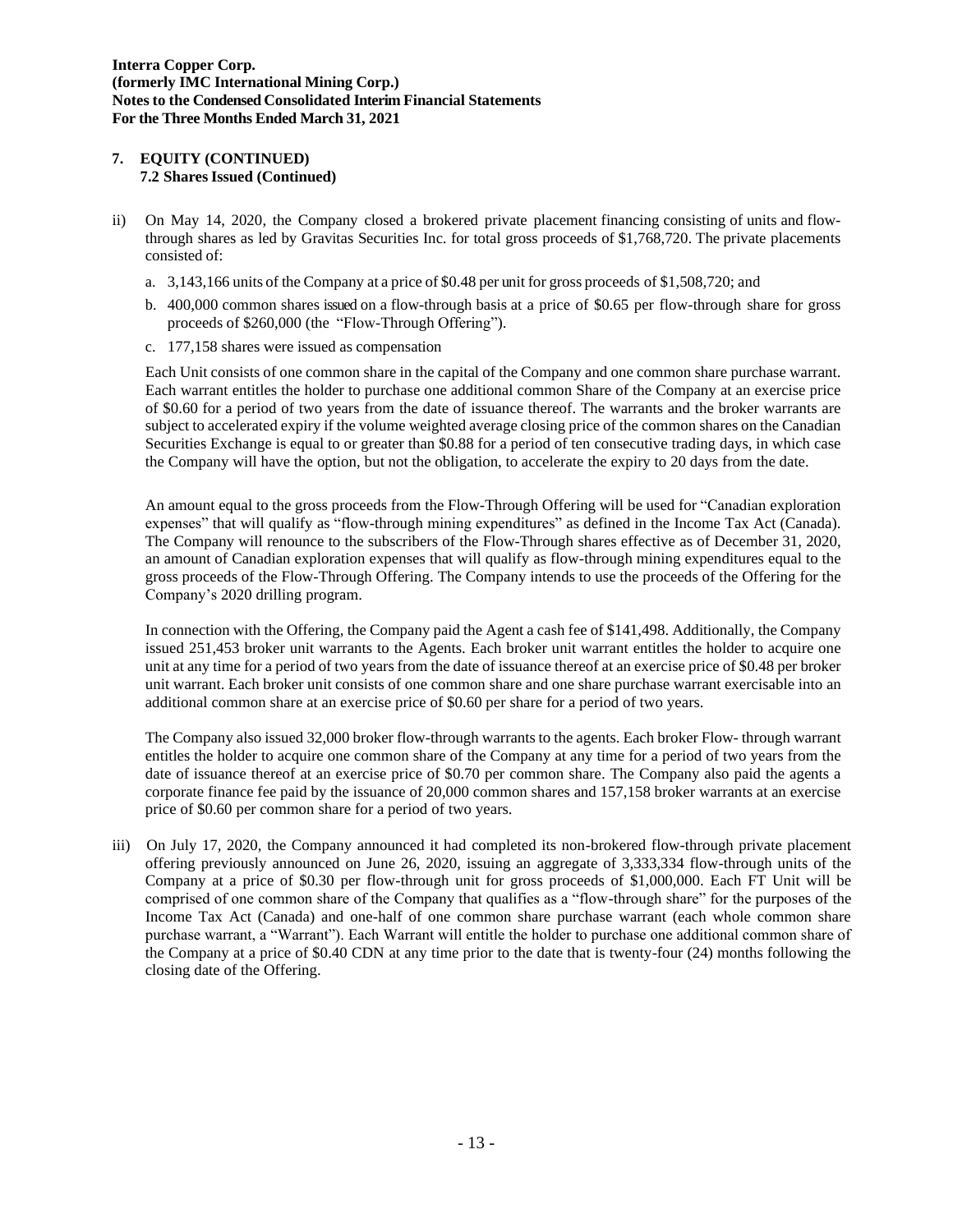## **(Expressed in Canadian dollars) 7. EQUITY (CONTINUED) Shares Issued (Continued)**

- iv) On April 16, 2020, the Company entered into a 24 month draw down equity financing facility (the 'Investment Agreement") of up to \$8,000,000 with Alumina Partners (Ontario) Ltd. ('Alumina"), an affiliate of Alumina Partners LLC, a New York based private equity firm, for the purpose of continuing its growth strategy through exploration and acquisition. The Investment Agreement details the purchase of up to \$8,000,000 of the Company's units, each unit consisting of one common share and one common share purchase warrant, at discounts ranging between 15% to 25% of the market price of the common shares. The financing is at the mutual consent of the Company and Alumina, throughout the 24 – month term of the Investment Agreement. The exercise price of the purchase warrants will be at a 50% premium over the market price of the common shares with a 60 month term from the date of closing. There are no upfront fees or interest associated with the use of the use of the draw down facility. There has been no draw down to date.
- v) On February 11, 2021, the company announced that it intended to complete a non-brokered private placement of the company's flow-through shares for gross proceeds of up to \$5,250,000 CDN. On March 19, 2021, an arm's length investor wired \$50,000 into the company bank account and on March 29, 2021, an arm's length investor wired \$15,000 into the company bank account. The \$65,000 was allocated to Subscriptions Received at March 31, 2021.

## **7.3 Warrants**

As of March 31, 2021, the following warrants were outstanding:

|                             |                 | Weighted average |
|-----------------------------|-----------------|------------------|
|                             | <b>Warrants</b> | exercise price   |
| <b>December 31, 2020</b>    | 14,716,833      | \$<br>0.19       |
| Exercised                   | (1,200,000)     | 0.05             |
| <b>Issued</b>               |                 |                  |
| <b>March 31, 2021</b>       | 13,516,833      | \$<br>0.19       |
|                             |                 |                  |
| <b>Expiry Date</b>          | <b>Warrants</b> | <b>Exercise</b>  |
| April 18, 2021              | 1,500,000       | 0.05             |
| October 15, 2021            | 3,469,228       | 0.16             |
| February 21, 2022           | 3,197,000       | 0.40             |
| May 13, 2022                | 3,300,324       | 0.60             |
| May 13, 2022                | 32,000          | 0.70             |
| May 13, 2022 <sup>(1)</sup> | 251,453         | 0.48             |
| July 22, 2022               | 1,766,828       | 0.40             |
| Outstanding, March 31, 2021 | 13,516,833      | 0.25             |

 $<sup>(1)</sup>$  Unit warrant entitling the holder to acquire one unit, whereby each unit consists of one common share in the</sup> capital of the Company plus one common share purchase warrant exercisable at \$0.60 for a period of two years from the date of issuance thereof.

As at March 31, 2021, the weighted-average remaining life of the outstanding warrants was 1.26 years.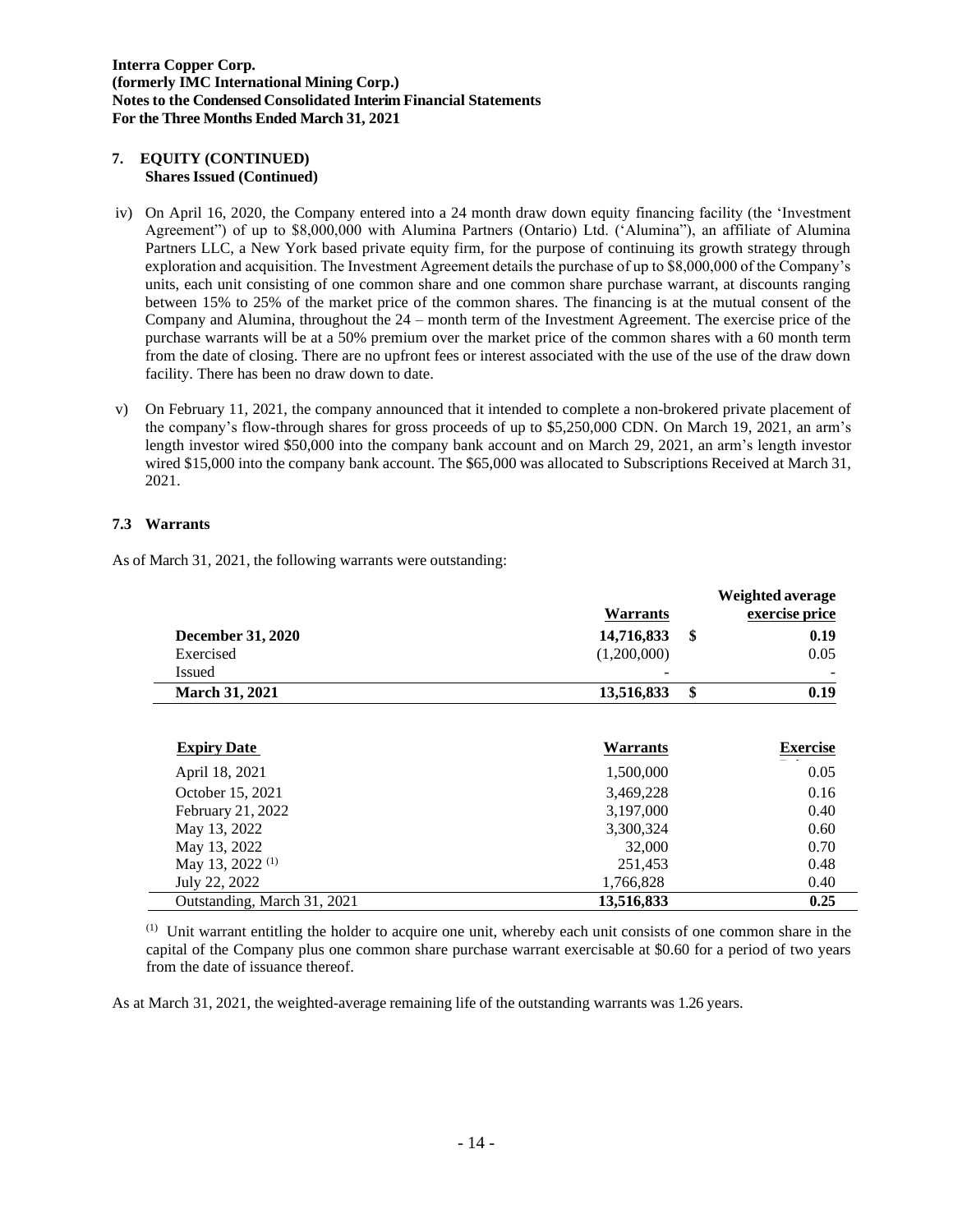# **(Expressed in Canadian dollars) 7. EQUITY (CONTINUED)**

#### **7.4 Options and Share-based Compensation**

The Company has adopted an equity incentive plan (the "Plan") whereby up to 20% of the outstanding shares of the Company as of the date of grant have been reserved for the grant and issuance to its employees, officers, directors and consultants. Under the Plan, the exercise price of an option may not be set at less than the minimum price permitted by the CSE. The aggregate number of options granted to any one individual during any 12-month period may not exceed 5% of the issued shares of the Company, or 2% in the case of consultants and investor relations representatives.

The Plan provides for full vesting of the stock options on the date of approval of the options by the appropriate regulatory authority. Stock options granted to any person engaged in investor relations activities will vest over a period of not less than 12 months with no more than 25% of the stock options vesting in any three-month period. The exercise price of any stock options granted under the Plan shall be determined by the Board but may not be less than the market price of the common shares on the Exchange on the date of grant (less any discount permissible under Exchange rules). The term of any stock options granted under the Plan shall be determined by the Board at the time of grant but may not exceed ten years.

On July 3, 2020, the Company granted 4,150,000 stock options to consultants, at an exercise price of \$0.30 which expire on July 3, 2025, of which 1,037,500 options vested as at July 3, 2020. On November 9, 2020, 1,000,000 stock options were granted at an exercise price of \$0.19 which expire on November 9, 2025 of which 250,000 options vested as at November 9, 2020.

On January 5, 2021, the Company granted 2,100,000 stock options to consultants (including a Director of the Company) exercisable for a period of 5 years. The options are exercisable at a price of \$0.25 CDN per Common Share and will vest over 18 months.

On January 14, 2021, the Company announced it has appointed Freeform Communications Inc. ("Freeform") to provide investor relations and on-line marketing services. Under the terms of the agreement, Freeform has been engaged for a 6-month term at CDN \$4,000 per month. The Company is also granting to Freeform an aggregate of 250,000 stock options valid for two years and exercisable at CDN \$0.25 cents per option share with such stock options vested over a period of 18 months, all subject to the terms and conditions of the Company's stock option plan.

In addition, on March 1, 2021, the Company granted 400,000 stock options to consultants and employees. The stock options are exercisable at a price of \$0.25 which are vested over 18 months and will expire after 36 months.

The fair value of stock options during the period ended March 31, 2021 has been estimated using the Black-Scholes pricing model to be \$1,575,937 (Q1 2020 \$772,965) (Q4 2020 - \$1,045,200).

For the period ended March 31, 2021, the company recorded an expense of \$371,000 related to stock options granted by the company (Q1 2020 - \$nil) (Q4, 2020 - \$707,909).

Assumptions used in pricing model are as follows.

|                                         | Mar 1, 2021 | Jan 14, 2021 | Jan 5, 2021 |
|-----------------------------------------|-------------|--------------|-------------|
| Strike price                            | \$0.25      | \$0.25       | \$0.25      |
| Risk free interest rate                 | $0.2\%$     | 0.19%        | 0.18%       |
| Expected option life (years)            | 3 years     | 2 years      | 5 years     |
| Expected stock price volatility         | 110%        | 110%         | 110%        |
| Dividend payments during life of option | Nil         | Nil          | Nil         |
| Expected forfeiture rate                | Nil         | Nil          | Nil         |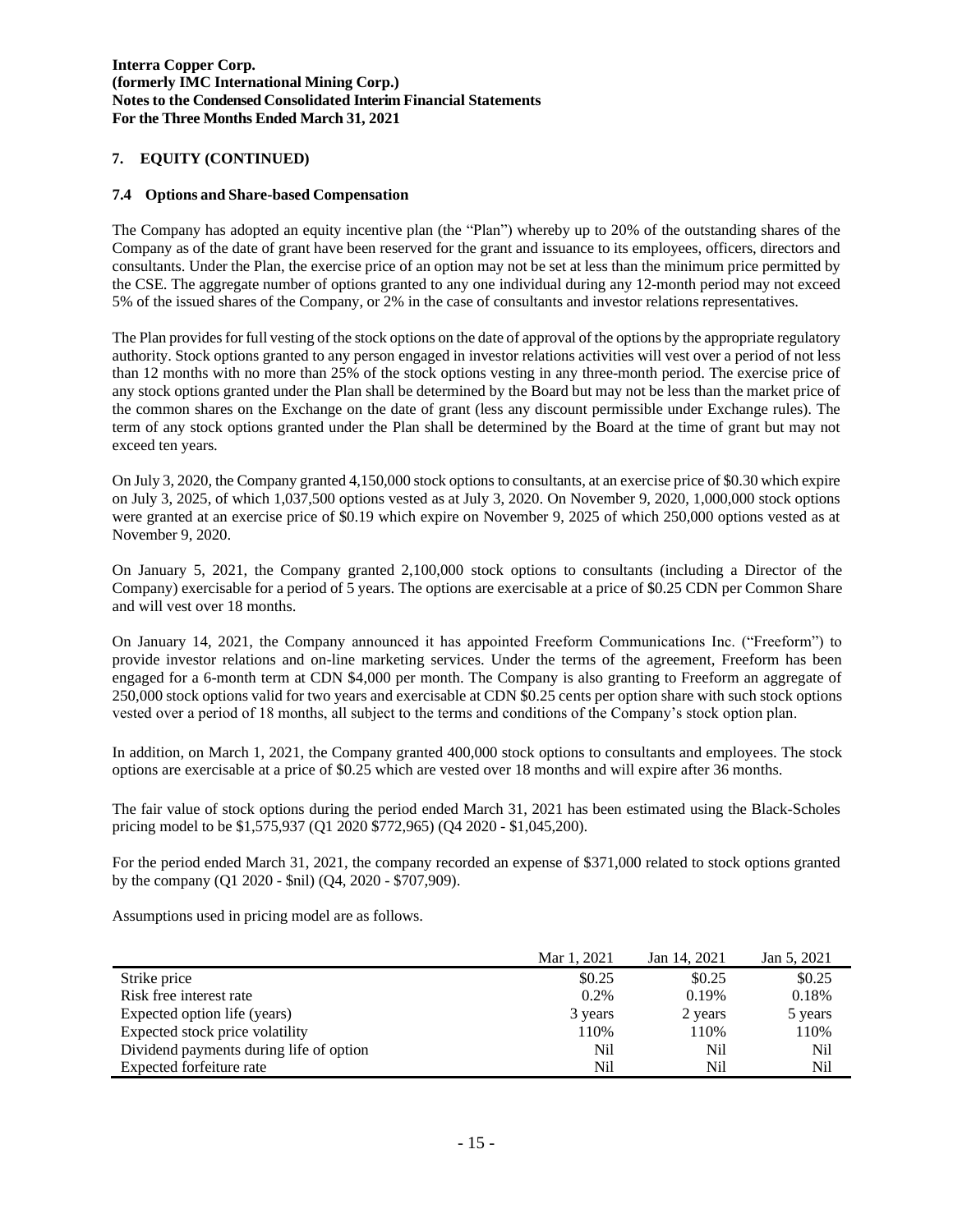(**Unaudited – Expressed in Canadian Dollars 7. EQUITY (CONTINUED)**

|                                         | Nov 9, 2020 | July 3, 2020 | 2019    |
|-----------------------------------------|-------------|--------------|---------|
| Strike price                            | \$0.19      | \$0.30       | \$0.32  |
| Risk free interest rate                 | 0.27%       | 0.5%         | 1.34%   |
| Expected option life (years)            | 5 years     | 5 years      | 5 years |
| Expected stock price volatility         | 110%        | 110%         | 110%    |
| Dividend payments during life of option | Nil         | Nil          | Nil     |
| Expected forfeiture rate                | Nil         | Nil          | Nil     |

As at March 31, 2021, 8,135,000 options were outstanding and had a weighted average remaining life of 3.55 years. The following stock options are issued under the stock option plan:

|                            |                | Weighted average      |
|----------------------------|----------------|-----------------------|
|                            | <b>Options</b> | exercise price $(\$)$ |
| Balance, December 31, 2019 | 2,895,000      | 0.23                  |
| <b>Options Granted</b>     | 4,150,000      | 0.30                  |
| <b>Options Granted</b>     | 2,750,000      | 0.25                  |
| <b>Options Granted</b>     | 1,000,000      | 0.19                  |
| <b>Options Exercised</b>   | (900,000)      | 0.16                  |
| <b>Options Expired</b>     | (1,760,000)    | 0.51                  |
| Balance, March 31, 2021    | 8,135,000      | 0.28                  |

| <b>Number of options</b><br>outstanding  | <b>Number options</b> |      | <b>Remaining</b><br>contractual life |
|------------------------------------------|-----------------------|------|--------------------------------------|
| 15,000                                   | 15,000                | 0.25 | 1.31                                 |
| 170,000                                  | 170,000               | 0.50 | 2.44                                 |
| 250,000                                  | 62,500                | 0.25 | 4.65                                 |
| 400,000                                  | 100,000               | 0.25 | 2.80                                 |
| 650,000                                  | 650,000               | 0.16 | 3.60                                 |
| 3,550,000                                | 2,225,000             | 0.30 | 4.39                                 |
| 1,000,000                                | 500,000               | 0.19 | 4.56                                 |
| 2,100,000                                | 525,000               | 0.25 | 4.65                                 |
| 8,135,000<br>Outstanding, March 31, 2021 | 4,247,500             | 0.25 | 3.55                                 |
|                                          |                       |      | exercisable Exercise price (\$)      |

## **8 - RELATED PARTY DISCLOSURES**

Key management personnel are the directors and officers of the Company. Management compensation transactions for the period ended March 31, 2021 and March 31, 2020 are summarized as follows:

|                                     | March 31,<br>2021 |    | March 31,<br>2020 |
|-------------------------------------|-------------------|----|-------------------|
| <b>Management</b> fees              | \$52,500          | \$ | 37,000            |
| <b>Exploration &amp; Evaluation</b> |                   |    |                   |
| Directors' fees                     | 9.841             |    |                   |
| <b>Share Based Payments</b>         | 371,000           |    |                   |
| <b>Total</b>                        | 433.341           | S  | 37,000            |

CEO - During the three months ended March 31, 2021, \$27,000 (March 31, 2020: \$nil) was paid to a Company owned by an officer of the Company for CEO-related services.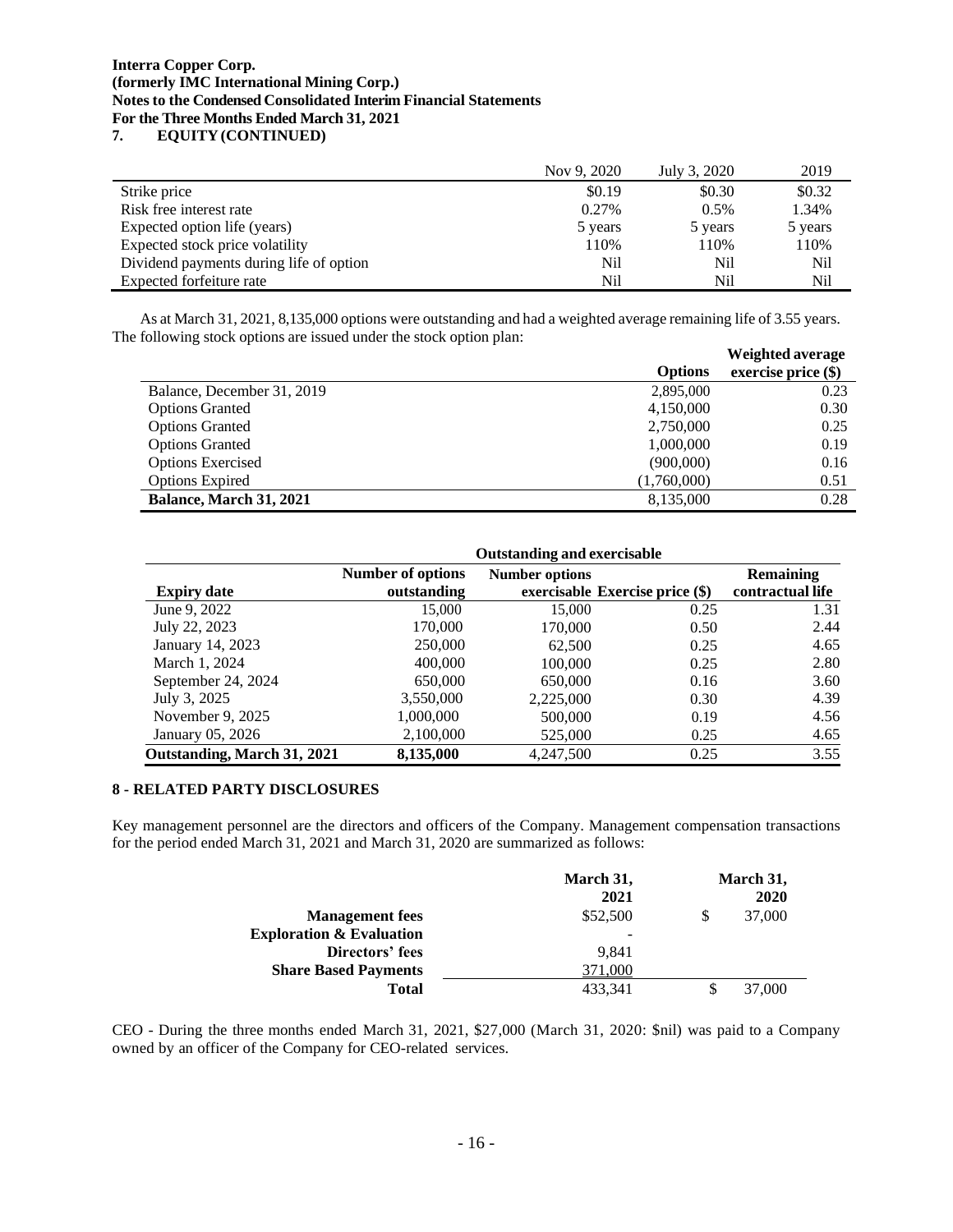# **(Expressed in Canadian dollars) 8. RELATED PARTY DISCLOSURES (Continued)**

COO - During the three months ended March 31, 2021, \$6,000 (March 31, 2020: \$nil) was paid to a Company owned by an officer of the Company for COO-related services.

CFO - During the three months ended March 31, 2021, \$10,500 was paid to a Company owned by an officer of the Company for CFO-related services provided (March 31, 2020 – \$nil).

Corporate Secretary - During the three months ended March 31, 2021, \$9,000 was paid to Company owned by an officer of the Company for corporate secretarial-related services provided (March 31, 2020 – \$nil).

The 2020 balance was paid to related parties who are no longer associated with the company in the period ending March 31, 2021.

## **9. MANAGEMENT OF CAPITAL**

The Company defines the capital that it manages as its cash and share capital.

The Company's objective when managing capital is to maintain corporate and administrative functions necessary to support the Company's operations and corporate functions; and to seek out and acquire new projects of merit.

The Company manages its capital structure in a manner that provides sufficient funding for operational and capital expenditure activities. Funds are secured, when necessary, through debt funding or equity capital raised by means of private placements. There can be no assurances that the Company will be able to obtain debt or equity capital in the case of working capital deficits. The Company does not pay dividends and has no long-term debt or bank credit facility. The Company is not subject to any externally imposed capital requirements.

## **10. RISK MANAGEMENT**

#### **10.1 Financial Risk Management**

The Company may be exposed to risks of varying degrees of significance which could affect its ability to achieve its strategic objectives. The main objectives of the Company's risk management processes are to ensure that risks are properly identified and that the capital base is adequate in relation to those risks. The principal risks to which the Company is exposed are described below.

## **a. Capital Risk**

The Company manages its capital to ensure that there are adequate capital resources for the Company to maintain operations. The capital structure of the Company consists of share capital.

## **b. Credit Risk**

Credit risk is the risk that a counter party will be unable to pay any amounts owed to the Company. Management's assessment of the Company's exposure to credit risk is low.

#### **c. Liquidity Risk**

Liquidity risk is the risk that the Company is not able to meet its financial obligations as they fall due. As at the period ended March 31, 2021, the Company's working capital is \$951,818 (2020 - \$1,533,935), and it does not have any long-term monetary liabilities. The Company may seek additional financing through debt or equity offerings, but there can be no assurance that such financing will be available on terms acceptable to the Company or at all. Any equity offering will result in dilution to the ownership interests of the Company's shareholders and may result in dilution to the value of such interests. The Company's approach to managing liquidity risk is to ensure that it will have sufficient liquidity to meet liabilities when due. As at the period ended March 31, 2021, the Company has cash of \$872,712 amounts receivable of \$74,191 (GST), and accounts payable and accrued liabilities of \$47,814.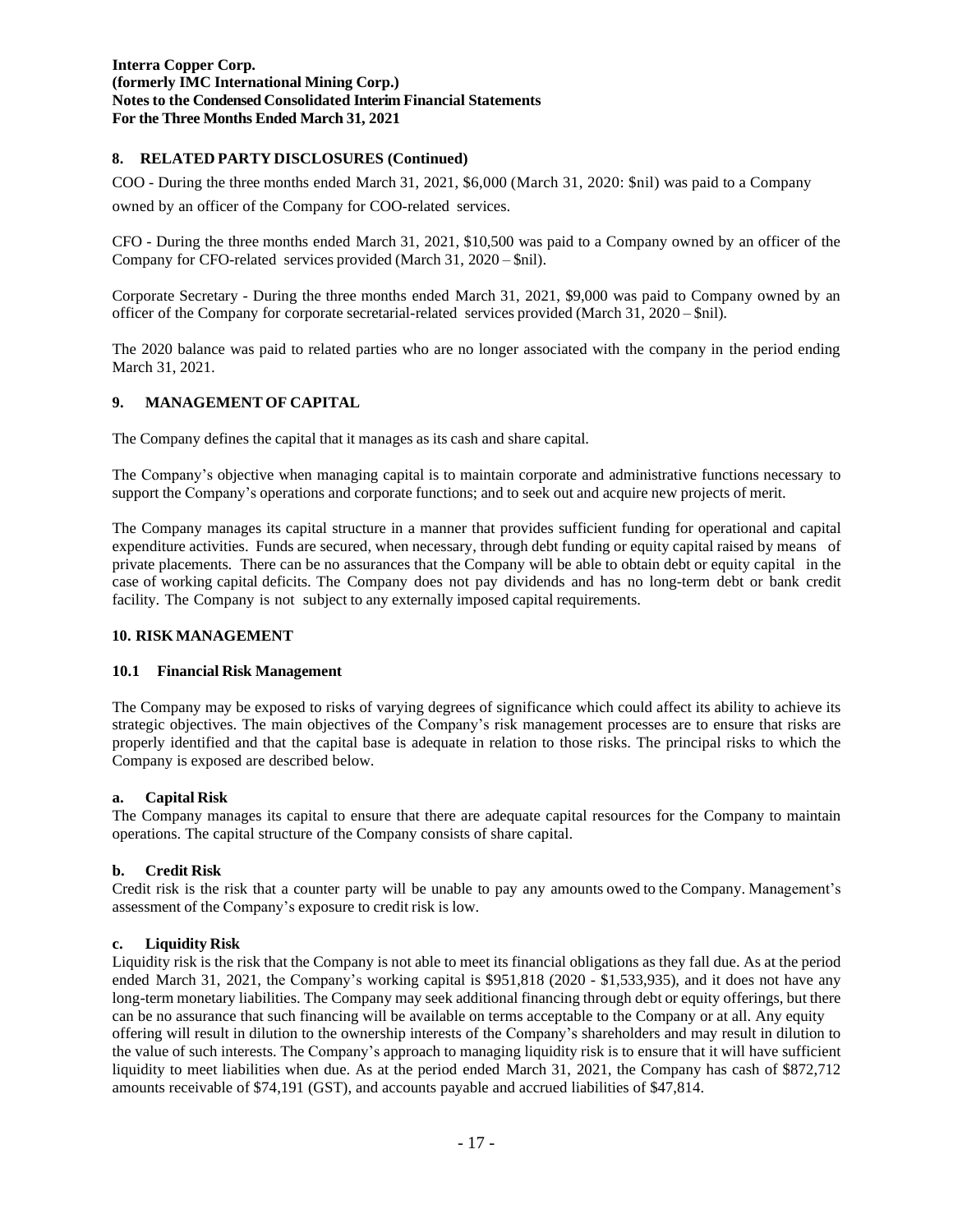## **d. Market Risk**

Market risk incorporates a range of risks. Movements in risk factors, such as market price risk and currency risk, affect the fair values of financial assets and liabilities. The Company is not exposed to these risks.

## **10.2 Fair Values**

**Level 1 –** Unadjusted quoted prices in active markets that are accessible at the measurement date for identical, unrestricted assets or liabilities.

**Level 2 –** Quoted prices in markets that are not active, or inputs that are not observable, either directly or indirectly, for substantially the full term of the asset or liability.

**Level 3 –** Prices or valuation techniques that require inputs that are both significant to the fair value measurement and unobservable (supported by little or no market activity).

Cash is measured at fair value using level 1 inputs. The carrying value of accounts payable approximates its fair values due to its short-term to maturity. Assets and liabilities are classified on the lowest level of input that is significant to the fair value measurement.

## **11. SUPPLEMENTAL CASH-FLOW INFORMATION**

During the 3 months ended March 31, 2021 and 2020, non-cash activities were conducted by the Company as follows:

|                                 | <b>March 31, 2021</b> | <b>March 31, 2020</b> |
|---------------------------------|-----------------------|-----------------------|
| Items not involving cash:       | \$                    | \$                    |
| Share-based payments            | 371,000               |                       |
|                                 |                       |                       |
| Non-cash working capital items: |                       |                       |
| Amounts receivable              | (1, 431)              | (4, 459)              |
| Prepaid expenses                | 130,000               | (304, 952)            |
| Payables & accrued liabilities  | 33,900                | 49,334                |
|                                 |                       |                       |
| <b>Investing Activity:</b>      |                       |                       |
| Environmental bond acquired     | ۰                     | (10,000)              |
| Exploration & evaluation assets | (7, 445)              | (2,595,000)           |
|                                 |                       |                       |
| <b>Financing Activity</b>       |                       |                       |
| Exercise of warrants            | 60,000                | 21,000                |
| Subscriptions received          | 65,000                |                       |
| Issuance common shares          | -                     | 745,250               |
| Promissory note                 | -                     | 120,000               |
|                                 |                       |                       |

#### **12. SUBSEQUENT EVENTS**

• On April 16, 2021, the Company closed the first tranche of a non-brokered private placement financing of 6,486,870 flow-through units ("FT Units") at a price of \$0.20 per FT Unit and 835,000 units ("Units") at \$0.15 per Unit for gross proceeds of \$1,422,624.

Each FT Unit consists of one common share in the capital of the Company that qualifies as a 'flow-through share' for the purposes of the Income Tax Act (*Canada*) and one non-flow-through warrant exercisable at \$0.30 for 24 months from the date of issuance into a common share in the capital of the Company. Each Unit consists of one Share and one warrant exercisable at \$0.30 for 24 months from the date of issuance into a common share.